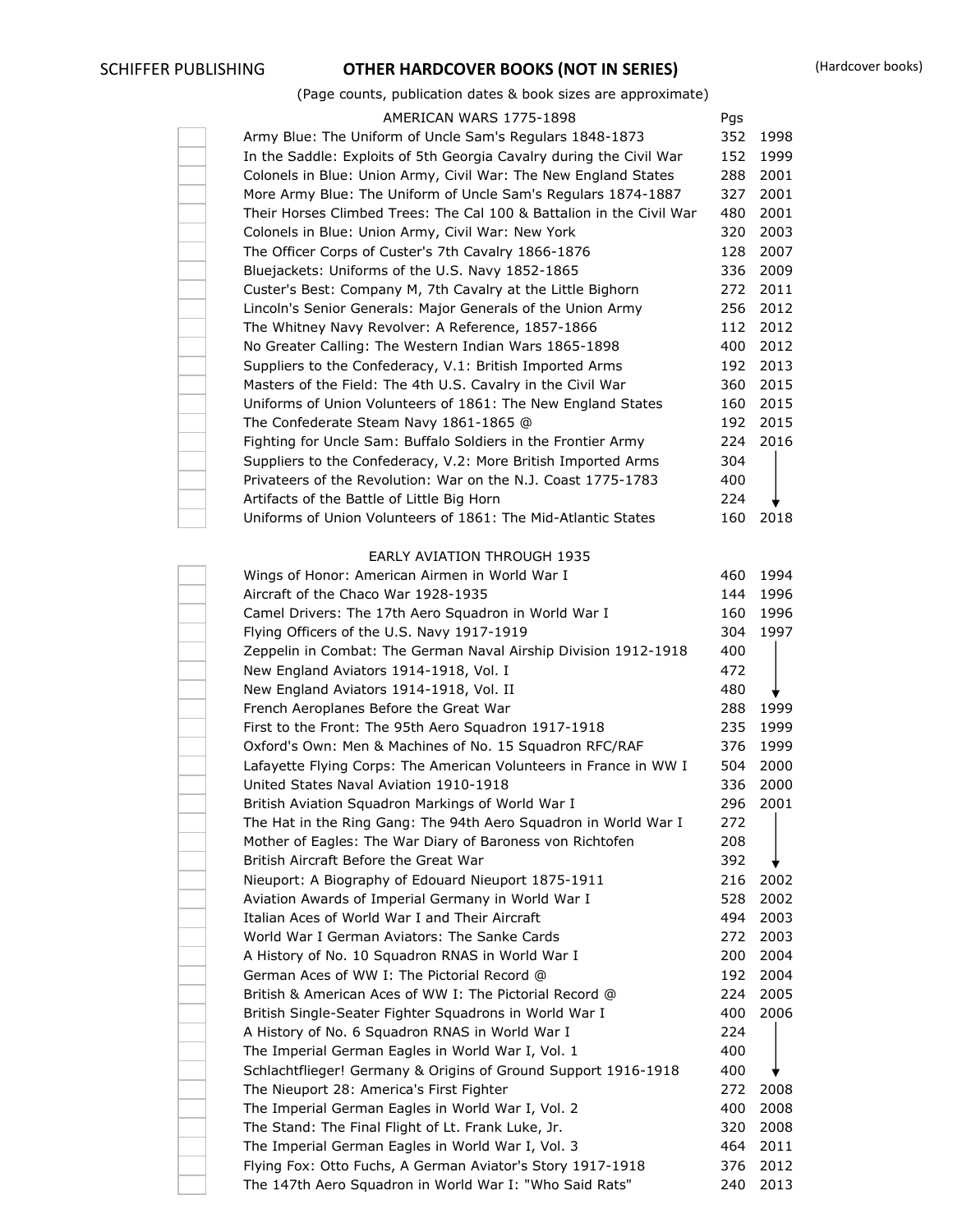## AMERICAN GROUND UNITS IN WW I

| Orgn & Insignia of the American Expeditionary Force 1917-1923       |     | 320 2008 |
|---------------------------------------------------------------------|-----|----------|
| Willing Patriots: Men of Color in the First World War               |     | 256 2009 |
| American Lions: The 332nd Infantry Regiment in Italy in World War I |     | 240 2010 |
| In a Strange Land: American Occupation of Germany 1918-1923         |     | 320 2011 |
| Commanding Fire: An Officer in the 42nd Rainbow Division in WW I    |     | 288 2014 |
| Days of Perfect Hell: The 26th Infantry Regiment, Oct-Nov 1918      | 240 | 2015     |
| Forgotten Soldiers of WW I: American Immigrant Doughboys            |     | 192 2018 |
|                                                                     |     |          |

# CONDOR LEGION IN SPAIN

| The Legion Condor 1936-1939 (Ries)                             |     | 288 1992 |
|----------------------------------------------------------------|-----|----------|
| Soldiers of Von Thoma: Legion Condor Ground Forces             | 240 | 2008     |
| Flak Artillery of the Legion Condor in Spain 1936-1939         | 160 | 2009     |
| Sea Planes of the Legion Condor: As/88 Squadron 1936-1939      |     | 192 2009 |
| Stukas Over Spain: Dive Bomber Aircraft & Units, Legion Condor |     | 128 2013 |
| Legion Condor: Hist/Orgn/Acft/Uniforms/Awards 1936-1939        |     | 296 2013 |
| German Eagles in Spanish Skies: Bf 109 with the Legion Condor  |     | 176 2018 |

#### GERMAN MILITARY AIRCRAFT OF WW II

| Messerschmitt Bf 110: Over All Fronts 1939-1945               | 248 | 1991 |
|---------------------------------------------------------------|-----|------|
| German Fighters in World War II: The Day Fighters 1934-1945   | 224 | 1991 |
| German Fighters in World War II: The Night Fighters 1940-1945 | 232 | 1991 |
| Messerschmitt Bf 109F, G, & K: An Illustrated Study           | 208 | 1992 |
| Messerschmitt Me 262: Development/Testing/Production          | 112 | 1993 |
| Luftwaffe Combat Aircraft Development/Prod/Ops 1935-1945      | 194 | 1994 |
| Aircraft of the Luftwaffe Fighter Aces Vol. I: JG 1-JG 52     | 264 | 1995 |
| Aircraft of the Luftwaffe Fighter Aces Vol. II: JG 53-JG 400  | 208 | 1995 |
| Secret Messerschmitt Projects                                 | 208 | 1996 |
| Secret Wonder Weapons of the Third Reich: Missiles (Miranda)  | 144 | 1996 |
| Luftwaffe Fighter Aircraft in Profile (Sundin) @              | 160 | 1997 |
| Secret Aircraft Designs of the Third Reich (Myhra)            | 352 | 1998 |
| Focke-Wulf Ta 152: Late-War, High-Altitude Fighter            | 144 | 1999 |
| Messerschmitt Bf 109A-E: Development/Testing/Production       | 136 | 1999 |
| Messerschmitt Bf 109F-K: Development/Testing/Production       | 160 | 1999 |
| Heinkel He 219: An Illustrated History                        | 160 | 2000 |
| German Jet Aircraft 1939-1945                                 | 112 | 2000 |
| Arado Ar 234C: An Illustrated History (Myhra)                 | 192 | 2000 |
| Sanger: Germany's Orbital Rocket Bomber (Myhra)               | 176 | 2002 |
| More Luftwaffe Fighter Aircraft in Profile (Sundin) @         | 144 | 2002 |
| Messerschmitt Bf 110: Bombsights over England, EprGr 210      | 192 | 2002 |
| The Horton Ho 9/Ho 229: Retropective (Myhra)                  | 224 | 2003 |
| The Horton Ho 9/Ho 229: Technical History (Myhra)             | 256 |      |
| Messerschmitt Bf 110/Me 210/Me 410: An Illustrated History    | 360 |      |
| Dornier Do 335: An Illustrated History                        | 216 |      |
| Focke-Wulf Fw 187: An Illustrated History                     | 160 |      |
| Focke-Wulf Fw 190 "Long Nose": An Illustrated History         | 208 |      |
| Mess Me 262: Variations/Proposals, Vol. 1 (Myhra) @           | 248 |      |
| Focke-Wulf Fw 190A: An Illustrated History                    | 224 | 2004 |
| Mess Me 262: Variations/Proposals, Vol. 2 (Myhra) @           | 216 | 2004 |
| Mess Me 262: Variations/Proposals, Vol. 3 (Myhra) @           | 216 | 2004 |
| Junkers Ju 287: The World's First Swept-Wing Jet Aircraft     | 224 | 2005 |
| German Rocket Fighters of World War II                        | 152 | 2005 |
| The Messerschmitt Bf 110 in Color Profile 1939-1945 @         | 158 | 2005 |
| Junkers Ju 388: Development, Testing & Production             | 336 | 2006 |
| Messerschmitt Me 109 in Swiss Air Force Service               | 256 | 2008 |
| German Gliders in World War II & their Powered Variants       | 304 | 2010 |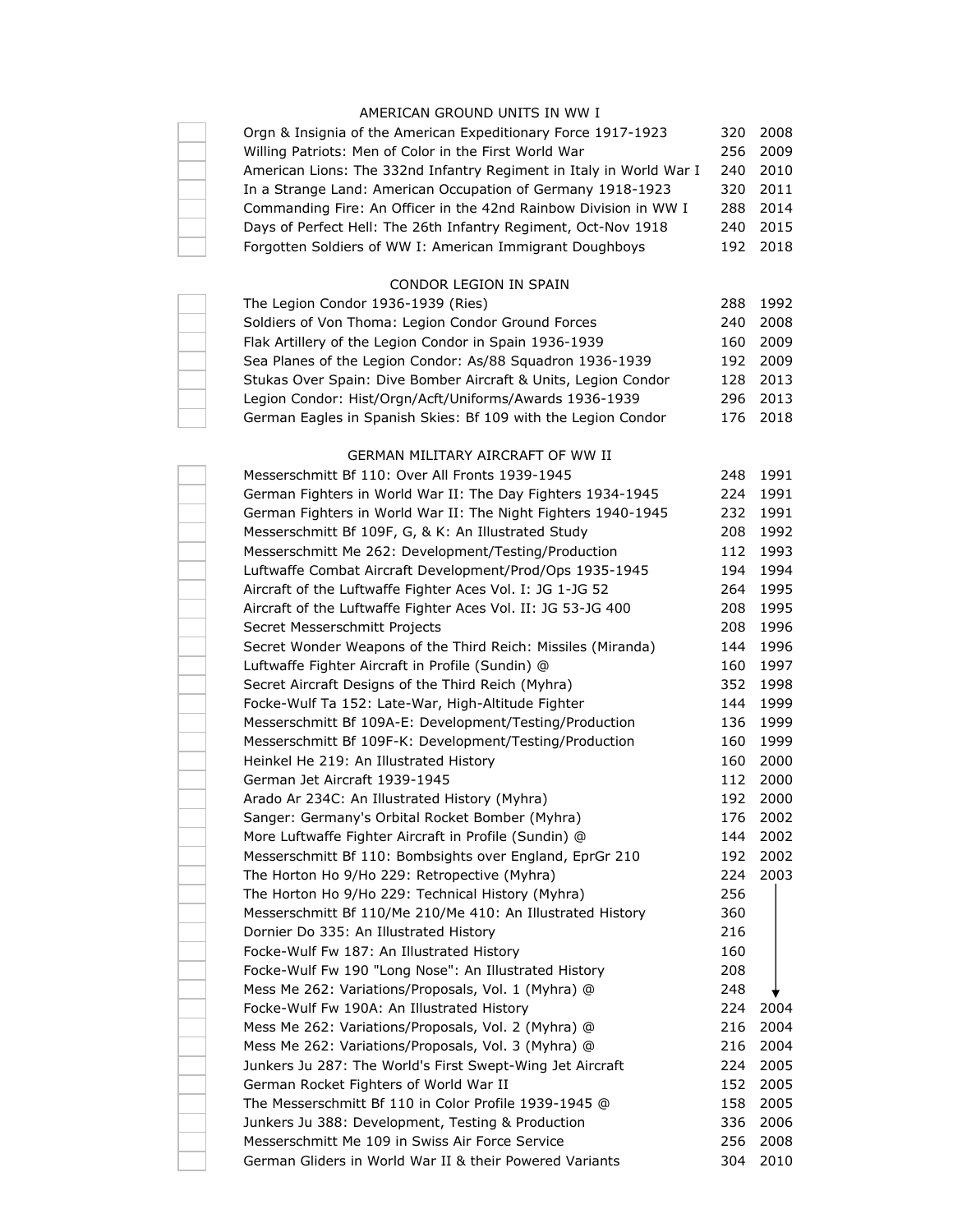### GERMAN AIR UNITS OF WW II

| The German Fighter Units Over Russia: A Pictorial History            | 192 | 1990 |
|----------------------------------------------------------------------|-----|------|
| The Luftwaffe From the North Cape to Tobruk 1939-1945                | 240 | 1991 |
| Six Months to Oblivion: The Defeat of the Luftwaffe Fighter Force    | 228 | 1991 |
| The Luftwaffe in the North African Campaign: A Photo Chronicle       | 248 | 1992 |
| Air Organizations of the Third Reich: The Luftwaffe                  | 320 | 1993 |
| JG 54: A Photographic History of the Grunherzjager                   | 196 | 1994 |
| The Luftwaffe: From Training School to the Front, an Illus Study     | 288 | 1996 |
| Jagdgeschwader 53 "Pik As": A History 3/37-5/42                      | 394 | 1997 |
| Jagdgeschwader 53 "Pik As": A History 5/42-1/44                      | 746 | 1997 |
| Zerstorergruppe: A History of V/(Z)LG 1 - I/NJG 3 1939-1941          | 232 | 1998 |
| Jagdgeschwader 53 "Pik As": A History 1/44-5/45                      | 464 | 1998 |
| The Sting of the Luftwaffe: SKG 210 & ZG 1 in World War II           | 160 | 2001 |
| Jagdgeschwader 3 "Udet" in WW II: Vol. 1, Stab & I/JG3               | 464 | 2002 |
| Jagdgeschwader 3 "Udet" in WW II: Vol. 2, II/JG3                     | 464 | 2003 |
| Jagdgeschwader 2 "Richtofen": A Photographic History                 | 352 | 2004 |
| Jagdgeschwader 301/302 "Wilde Sau": In Defense of the Reich          | 288 | 2004 |
| JG 7: The World's First Jet Fighter Unit                             | 280 | 2004 |
| 9. Staffel/JG 26: Battle of Britain Photo Album of Willy Fronhofer @ | 152 | 2005 |
| Jagdgeschwader 5 "Eismeer" in World War II                           | 320 | 2012 |
| Kampfgeschwader 53: The Complete History in World War II             | 384 | 2014 |
| Hunting Tito: A History of Nachtschlachtgruppe 7 in World War II     | 192 | 2014 |
| Kampfgeschwader 51 "Edelweiss": The Complete History in WW II        | 336 | 2014 |
|                                                                      |     |      |
| GERMAN GROUND UNITS OF WW II                                         |     |      |
| Panzer-Grenadier, Motorcycle & Panzer Recon Units 1935-1945          | 175 | 1990 |
| Hermann Goring: From Regiment to Fallschirmpanzerkorps               | 208 | 1990 |
| Elite German Divisions in World War II                               | 240 | 2001 |
| Waffen-SS in the West: Holland, Belgium, France 1940                 | 144 | 2002 |
| German Mountain Troops in WW II: A Photographic Chronicle            | 272 | 2005 |
| The Spanish in the SS & Wehrmacht 1944-45: The Battle of Berlin      | 224 | 2012 |
|                                                                      |     |      |
| THE AFRIKA KORPS                                                     |     |      |
| Rommel & the Secret War in North Africa 1941-1943                    | 239 | 1992 |
| Foxes of the Desert (Carell)                                         | 370 | 1994 |
| Knight's Cross Holders of the Afrikakorps                            | 352 | 1996 |
| Rommel in the Desert: Victories & Defeat 1941-1943                   | 224 | 1997 |
| Afrikakorps: Tropical Uniforms, Insignia & Equipment in World War II | 344 | 2004 |
| Afrikakorps: Rommel's Tropical Army in Original Color @              | 192 | 2004 |
| MISCELLANEOUS GERMAN UNITS OF WW II                                  |     |      |
| The Cavalry of the Wehrmacht 1941-1945                               | 208 | 1995 |
| German Combat Engineers in World War II: A Photo Chronicle           | 144 | 1998 |
| The German Army Medical Corps in WW II: A Photo Chronicle            | 151 | 1999 |
| Horses of the German Army in World War II                            | 352 | 2006 |
| Police Battalions of the Third Reich                                 | 160 | 2007 |
| German Combat Divers in World War II                                 | 144 | 2008 |
| Gulaschkanone: The German Field Kitchen in WW II & Reenacting        | 160 | 2011 |
| Last Ride of the Valkyries: Wehrmachthelferinnenkorps in WW II       | 304 | 2016 |
|                                                                      |     |      |
| AMERICAN MILITARY AIRCRAFT OF WW II & EARLIER                        |     |      |
| Queen of the Midnight Skies: The Story of AAF Night Fighters         | 368 | 1992 |
| Consolidated B-24 Liberator (Campbell)                               | 256 | 1993 |
| Whistling Death: The Test Pilot's Story of the F4U Corsair (Guyton)  | 288 | 1994 |
| US Navy Acft 1921-1941 & USMC Acft 1914-1959 (Larkins)               | 608 | 1995 |
| Battleship & Cruiser Aircraft of the US Navy 1910-49 (Larkins)       | 272 | 1996 |
| Boeing B-29 Superfortress (Campbell)                                 | 264 | 1997 |
| Vee's for Victory: The Story of the Allison V-1710 Engine 1929-1948  | 472 | 1998 |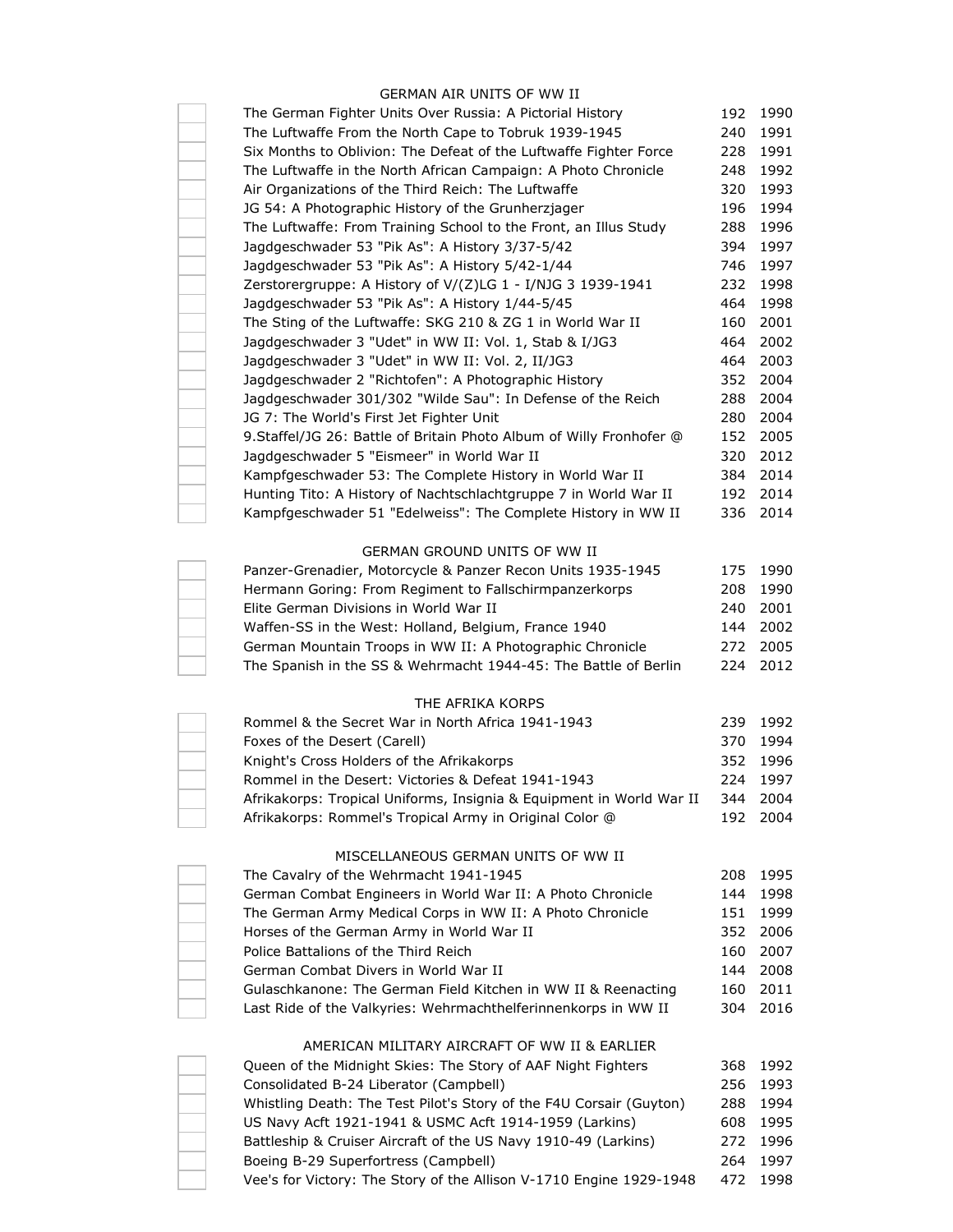| Memphis Belle: Biography of a B-17 Flying Fortress<br>The Boeing XF8B-1 Fighter: Last of the Line @<br>Curtiss Fighter Aircraft: A Photographic History 1917-1948<br>Corsair: Saga of the Legendary Bent-Wing Fighter-Bomber (Musciano)<br>Achtung! Moskito! RAF & USAAF Mosquitos, 1941-45 (Bowman) | 224<br>376<br>384<br>400<br>352 | 2002<br>2006<br>2007<br>2009<br>2010 |
|------------------------------------------------------------------------------------------------------------------------------------------------------------------------------------------------------------------------------------------------------------------------------------------------------|---------------------------------|--------------------------------------|
| The Curtiss Hydroaeroplane: The US Navy's First Airplane, 1911-16                                                                                                                                                                                                                                    | 256                             | 2011                                 |
| American Military Gliders of World War II @                                                                                                                                                                                                                                                          | 256                             | 2012                                 |
| Night Cats & Corsairs: Grumman & Vought Night Fighters 1942-1953                                                                                                                                                                                                                                     | 216                             | 2014                                 |
| The Famous B-24 "Witchcraft" : Experience During WW II                                                                                                                                                                                                                                               | 168                             | 2015                                 |
| Douglas XB-19: An Illustrated History (Wolf)                                                                                                                                                                                                                                                         | 128                             | 2017                                 |
|                                                                                                                                                                                                                                                                                                      |                                 |                                      |
| AMERICAN AIR UNITS IN WW II                                                                                                                                                                                                                                                                          | 336                             | 1993                                 |
| Possum, Clover & Hades: The 475th Fighter Group in WW II<br>Beware the Thunderbolt! The 56th Fighter Group in WW II                                                                                                                                                                                  | 208                             | 1994                                 |
| Attack & Conquer: The 8th Fighter Group in World War II                                                                                                                                                                                                                                              | 320                             | 1995                                 |
| Chennault's Forgotten Warriors: The 308th Bomb Group in China                                                                                                                                                                                                                                        | 342                             | 1995                                 |
| Protect & Avenge: The 49th Fighter Group in World War II                                                                                                                                                                                                                                             | 360                             | 1996                                 |
| Warpath: A Story of the 345th Bomb Group (M) in World War II                                                                                                                                                                                                                                         | 304                             | 1996                                 |
| Ragged Irregulars of Bassingbourn: The 91st Bomb Group in WW II                                                                                                                                                                                                                                      | 288                             | 1997                                 |
| Kearby's Thunderbolts: The 348th Fighter Group in World War II                                                                                                                                                                                                                                       | 224                             |                                      |
| Jolly Rogers: The 90th Bomb Group in the SW Pacific 1942-1944 @                                                                                                                                                                                                                                      | 112                             |                                      |
| Carrier Air Group 86 in World War II                                                                                                                                                                                                                                                                 | 272                             |                                      |
| Any Place, Any Time, Anywhere: The 1st Air Commandos in WW II                                                                                                                                                                                                                                        | 176                             | 1998                                 |
| Gooney Birds & Ferry Tales: The 27th Air Transport Group in WW II                                                                                                                                                                                                                                    | 346                             | 1998                                 |
| Debden Warbirds: The 4th Fighter Group in World War II                                                                                                                                                                                                                                               | 224                             | 1999                                 |
| The Reluctant Raiders: USN Bombing Squadron VPB-109 in WW II                                                                                                                                                                                                                                         | 240                             |                                      |
| The Eight Ballers: Eyes of the 5th AF, The 8th Photo Recon Squadron                                                                                                                                                                                                                                  | 184                             |                                      |
| Squadron of Deception: The 36th Bomb Squadron in World War II                                                                                                                                                                                                                                        | 216                             |                                      |
| Death Rattlers: Marine Squadron VMF-323 Over Okinawa                                                                                                                                                                                                                                                 | 216                             |                                      |
| Ridgewell's Flying Fortresses: The 381st Bomb Group in World War II                                                                                                                                                                                                                                  |                                 | 2000                                 |
|                                                                                                                                                                                                                                                                                                      | 240<br>152                      | 2001                                 |
| Yellowjackets! The 361st Fighter Group in World War II<br>Fighter Units & Pilots of the 8th AF 9/42-5/45: Aerial Victories                                                                                                                                                                           |                                 |                                      |
| The 421st Night Fighter Squadron in World War II                                                                                                                                                                                                                                                     | 400<br>203                      |                                      |
| Fighter Units & Pilots of the 8th AF 9/42-5/45: Group Histories                                                                                                                                                                                                                                      | 536                             |                                      |
| The 451st Bomb Group in World War II: A Pictorial History                                                                                                                                                                                                                                            | 160                             |                                      |
| The 79th Fighter Group in World War II                                                                                                                                                                                                                                                               | 264                             |                                      |
|                                                                                                                                                                                                                                                                                                      | 312                             | 2002                                 |
| The 448th Bomb Group (H): Liberators over Germany in World War II<br>The 363rd Fighter Group in World War II                                                                                                                                                                                         | 192                             | 2002                                 |
| The 464th Bomb Group in World War II                                                                                                                                                                                                                                                                 | 264                             | 2002                                 |
| The 356th Fighter Group in World War II                                                                                                                                                                                                                                                              | 336                             | 2003                                 |
| The 370th Fighter Group in World War II                                                                                                                                                                                                                                                              | 448                             |                                      |
| The 44th Bomb Group in World War II: "Flying Eight-Balls"                                                                                                                                                                                                                                            | 272                             |                                      |
| American Fighter Bombers in WW II: USAAF Jabos in the MTO & ETO                                                                                                                                                                                                                                      | 392                             |                                      |
| 13th Fighter Command in WW II: Over Guadalcanal & the Solomons                                                                                                                                                                                                                                       | 316                             | 2004                                 |
| The 479th Fighter Group in World War II                                                                                                                                                                                                                                                              | 502                             | 2004                                 |
| Britain's Fleet Air Arm in World War II                                                                                                                                                                                                                                                              | 312                             | 2004                                 |
| The 467th Bombardment Group (H) in World War II                                                                                                                                                                                                                                                      | 424                             | 2005                                 |
| The 365th Fighter Squadron in World War II                                                                                                                                                                                                                                                           | 240                             | 2006                                 |
| First in the Field: The 1st Air Division over Europe in World War II                                                                                                                                                                                                                                 | 240                             |                                      |
|                                                                                                                                                                                                                                                                                                      |                                 |                                      |
| The Long Campaign: The 15th Fighter Group in World War II<br>B-24 Liberators of the 15th Air Force/49th Bomb Wing in WW II                                                                                                                                                                           | 192<br>160                      |                                      |
|                                                                                                                                                                                                                                                                                                      |                                 |                                      |
| The Sky Scorpions: The 389th Bomb Group in World War II                                                                                                                                                                                                                                              | 272<br>160                      |                                      |
| The 8th Air Force: Victory & Sacrifice, A WW II Photo History                                                                                                                                                                                                                                        | 464                             |                                      |
| Battles With the Nachtjagd: The Night Airwar over Europe<br>The Pineapple Air Force: Pearl Harbor to Tokyo                                                                                                                                                                                           | 224                             |                                      |
| Combat Recon: 5th AF Images from the SW Pacific 1943-45                                                                                                                                                                                                                                              | 144                             | 2007                                 |
| The 14th Fighter Group in World War II                                                                                                                                                                                                                                                               | 176                             | 2008                                 |
| The Pioneer Mustang Group: The 354th Fighter Group in WW II                                                                                                                                                                                                                                          | 400                             | 2008                                 |
|                                                                                                                                                                                                                                                                                                      |                                 |                                      |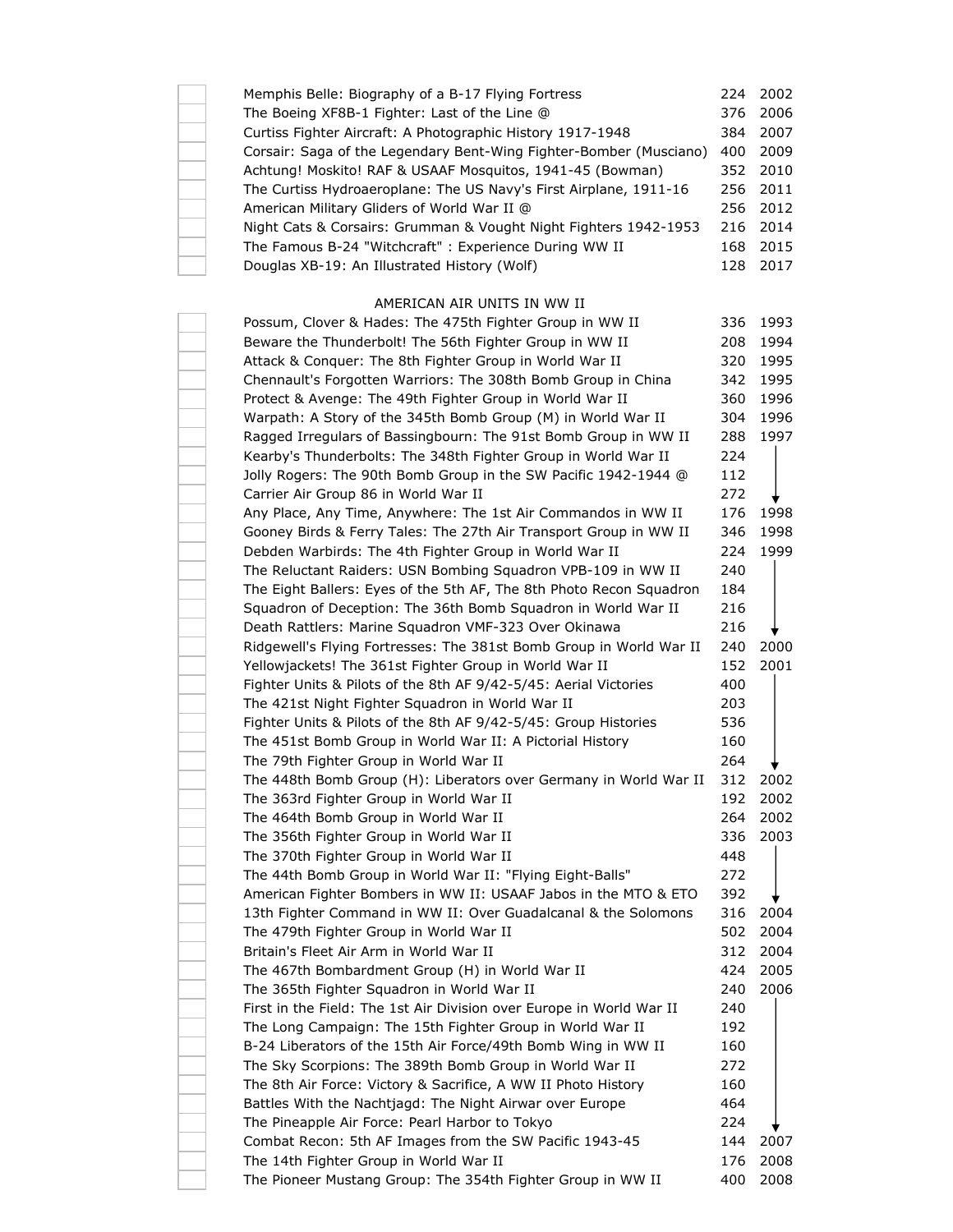| On the Highways of the Skies: The 8th Air Force in World War II | 352 | 2008 |
|-----------------------------------------------------------------|-----|------|
| Night Hawks & Black Widows: 13th AF Night-Fighters 1943-1945    | 240 | 2009 |
| Third in Line: The 3rd Air Division Over Europe in World War II | 288 | 2009 |
| The Forgotten Squadron: 449th Figher Squadron in World War II   | 160 | 2010 |
| Liberators over Norwich: The 458th Bomb Group (H) 1944-1945     | 304 | 2010 |
| Fighting Seventeen: A Photographic History of VF-17 in WW II    | 304 | 2011 |
| We Wage War by Night: No. 622 Squadron RAF Bomber Command       | 336 |      |
| The 25th Bomb Group (Rcn) in World War II                       | 304 |      |
| The 5th Fighter Command in WW II, V.1: Pearl Harbor to Rabaul   | 448 |      |
| The 5th Fighter Command in WW II, V.2: New Guinea to V-J Day    | 352 | 2012 |
| Second in Line - Second to None: The 2nd Air Division           | 312 | 2014 |
| Death From Above: The 7th Bombardment Group in World War II     | 320 |      |
| Our Might Always: The 355th Fighter Group in World War II       | 560 |      |
| The 5th Fighter Command in WW II, V.3: Aces/Units/Acft/Tactics  | 448 |      |
| The First Combat Bomb Wing in World War II                      | 240 |      |
| Matterhorn: The Operational History of XX Bomb Command 1944-45  | 304 | 2016 |
| The 8th Army Air Force in Color: As Seen Thru Kodak Film        | 280 | 2016 |
|                                                                 |     |      |
|                                                                 |     |      |

# AMERICAN AIR MISSIONS OF WW II

| Attack on Yamamoto (Glines)                                           |      | 240 1993 |
|-----------------------------------------------------------------------|------|----------|
| Wrong Place! Wrong Time! The 305th Bomb Group & Schweinfurt           | 248  | 1993     |
| Black Sunday: Ploesti                                                 |      | 256 1993 |
| The Doolittle Raid: America's First Strike Against Japan (Glines)     |      | 272 2000 |
| The Great Pacific Air Offnsy of WWII, V.1: Return to the Philippines  |      | 128 2005 |
| The Great Pacific Air Offnsy of WWII, V.2: Severing Empire's Lifeline |      | 128 2005 |
| The Great Pacific Air Offnsy of WWII, V.3: On Japan's Doorstep        | 128. | 2005     |
| High Noon over Haseluenne: The 100th Bomb Group over Berlin, 3/44     | 320  | 2009     |

## RUSSIAN & SOVIET AIRCRAFT & AIRMEN

| The Russian Federation Air Force Museum at Monino                 | 176 | 1996 |
|-------------------------------------------------------------------|-----|------|
| Stalin's Eagles: An Illus Study of Soviet Aces of WW II and Korea | 336 | 1998 |
| German Aircraft in Russian & Soviet Service 1914-1940             | 144 | 2002 |
| German Aircraft in Russian & Soviet Service 1941-1951             | 144 | 2002 |
| The Russian Military Air Fleet in World War I, Vol. 1             | 240 | 2010 |
| The Russian Military Air Fleet in World War I, Vol. 2             | 240 | 2010 |
| Soviet Airmen in the Spanish Civil War 1936-1939                  | 320 | 2014 |
| Tupolev Tu-4: The First Soviet Strategic Bomber (Gordon)          | 240 | 2014 |
| Tupolev Tu-144: The Soviet Supersonic Airliner (Gordon)           | 272 | 2015 |
| Tupolev Tu-160: Soviet Strike Force Spearhead (Gordon)            | 288 | 2016 |
| Tupolev Tu-16: Versatile Cold-War Bomber (Gordon)                 | 464 | 2017 |
| The MiG-29, 1977 to the Present (Groening)                        | 224 | 2018 |
| The Sukhoi Su-27, 1977 to the Present (Groening)                  | 224 | 2018 |
| The MiG-21, 1956 to the Present                                   | 224 | 2019 |
| The Bell P-39 & P-63 Fighters in Soviet Service (Gordon)          | 240 | 2019 |
| The Mil Mi-24 Attack Helicopter, 1972 to the Present              | 208 | 2020 |
| Sukhoi Interceptors: The Su-9/11/15 (Gordon)                      | 320 | 2020 |

#### THE ITALIAN MILITARY

| Uniforms & Equipment of the Italian Armed Forces in World War I |  | 304 2006 |
|-----------------------------------------------------------------|--|----------|
| The Royal Italian Air Force 1923-1945                           |  | 256 2009 |
| Flying Equipment of the Italian Air Force in World War II       |  | 208 2014 |
| Italian Small Arms of the First & Second World Wars             |  | 224 2014 |
| Italian Partisan Weapons in WWII                                |  | 288 2017 |

## THE JAPANESE MILITARY

| Uniforms & Equipment of the Imperial Japanese Army in World War II 288 2002 |          |
|-----------------------------------------------------------------------------|----------|
| Japanese Military Sake Cups 1894-1945                                       | 144 2003 |
| Japanese Aircraft Equipment 1940-1945 (Mikesh)                              | 200 2004 |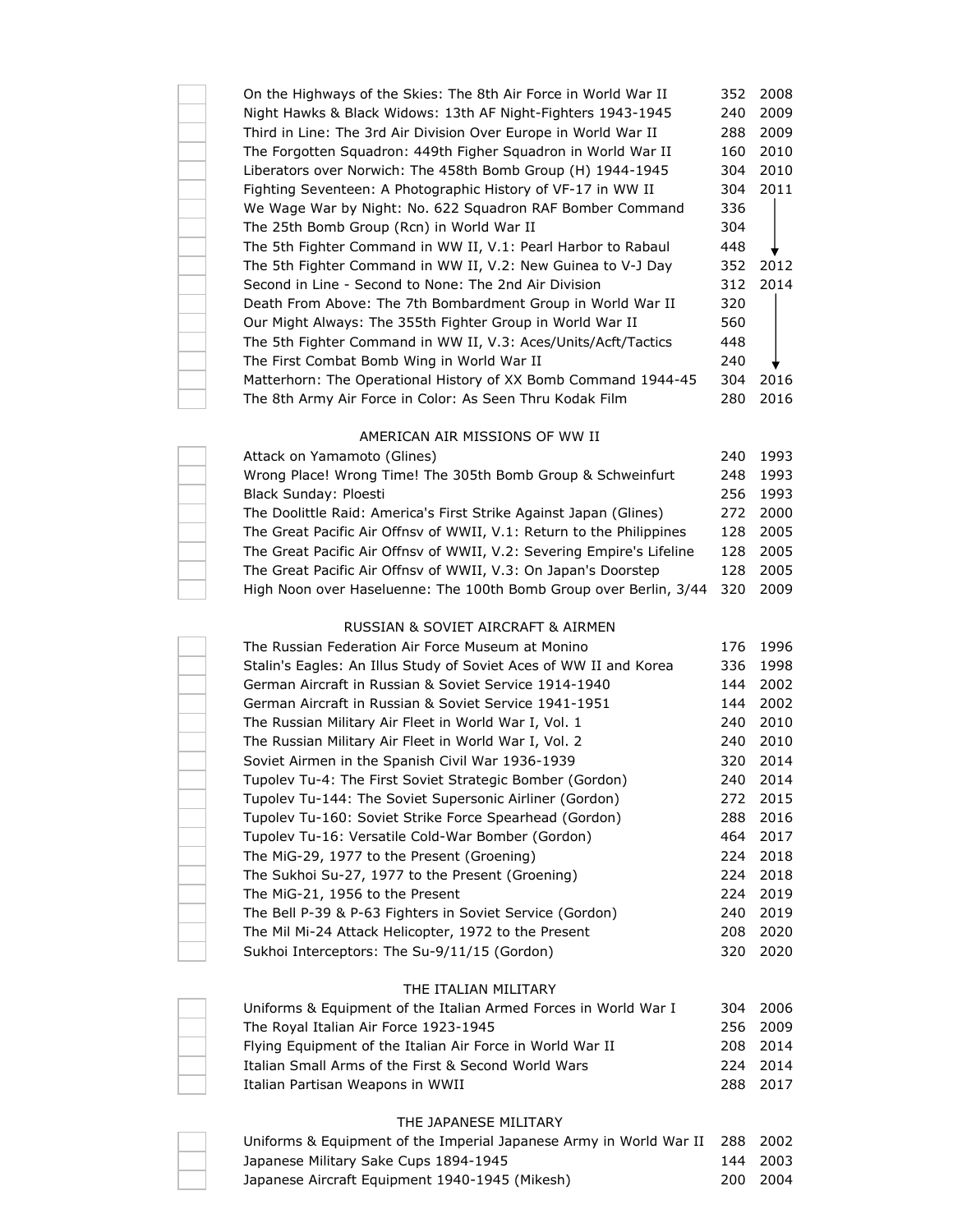|  | Collector's Guide to Imperial Japanese Handguns 1893-1945                   | 144 | 2007 |
|--|-----------------------------------------------------------------------------|-----|------|
|  | Beyond Pearl Harbor: The Untold Stories of Japan's Naval Airmen             | 288 | 2008 |
|  | Imperial Japanese Army Flying Schools 1912-1945                             | 288 | 2011 |
|  | Japanese Generals 1926-1945                                                 | 464 | 2011 |
|  | Japanese Admirals 1926-1945                                                 | 400 | 2012 |
|  | A Postcard History of Japanese Aviation 1910-1945                           | 160 | 2012 |
|  |                                                                             |     |      |
|  | ALLIED SPECIAL FORCES                                                       |     |      |
|  | Marine Pioneers: The Unsung Heroes of World War II                          | 272 | 1997 |
|  | The Supercommandos: First Special Service Force 1942-1944                   | 320 | 2000 |
|  | U.S. Army Rangers & Special Forces of World War II                          | 216 | 2002 |
|  | With the Black Devils: A Soldier's World War II Account                     | 176 | 2004 |
|  | Evasion & Escape Devices: Produced by MI9 & SOE in World War II             | 320 | 2015 |
|  | U.S. Army Special Forces History & Insignia 1975 to the Present             | 416 | 2017 |
|  |                                                                             |     |      |
|  | AIRBORNE & PARATROOP UNITS<br>Knight's Cross Holders of the Fallschirmjager | 280 | 1995 |
|  | The German Fallschirmjager in World War 2                                   | 96  | 1997 |
|  | Geronimo! U.S. Airborne Uniforms & Equipment in World War II                | 192 | 1998 |
|  | For King & Country: British Airborne Uniforms & Equipment in WW II          | 192 | 1999 |
|  |                                                                             |     |      |
|  | German Paratroops: Uniforms, Insignia, Equipment in World War II            | 192 | 2000 |
|  | The Sky Men: A Parachute Rifle Company's Story                              | 544 | 2000 |
|  | The All American: Illus History of the 82nd Airborne 1917-Present           | 176 | 2001 |
|  | American Airborne Pathfinders in World War II                               | 128 | 2003 |
|  | Paramarine! Uniforms & Equipment of MC Parachute Units in WW II             | 240 | 2003 |
|  | Down to Earth: The 507th Parachute Regiment in Normandy                     | 256 | 2004 |
|  | 82nd Airborne in Normandy: A History in Period Photos                       | 280 | 2004 |
|  | I'm the 82nd Airborne Division!: WW II After Action Reports                 | 272 | 2005 |
|  | 101st Airborne in Normandy: A History in Period Photos                      | 182 | 2006 |
|  | Fallschirmjager: Portraits of German Paratroops in Combat                   | 192 | 2006 |
|  | Along the Tigris: The 101st Airborne in Iraqi Freedom 2003-2004             | 320 | 2007 |
|  | The 1st Fallschirmjager Division in WW II, V.1: Years of Attack             | 288 | 2007 |
|  | The 1st Fallschirmjager Division in WW II, V.2: Years of Retreat            | 288 | 2007 |
|  | German Paratroops in North Africa: Uniforms, Headgear, Insignia             | 336 | 2008 |
|  | German Paratroops in Scandinavia: Denmark/Norway April-June 1940            | 192 | 2009 |
|  | Parachute Rifle Co: Elite Airborne Troops, Western Front in WW II           | 208 | 2010 |
|  | TANKS, AFVS & ARTILLERY                                                     |     |      |
|  | Panzer: A Pictorial Documentation of German Battle Tanks of WW II           | 272 | 1989 |
|  | Tiger Ace: Life Story of Panzer Commander Michael Wittmann                  | 400 | 1994 |
|  | Red Army Tank Commanders: The Armored Guards                                | 476 | 1994 |
|  | Germany's Panther Tank: The Quest for Combat Supremacy                      | 160 | 1995 |
|  | Panzertruppen: The Guide to Germany's Tank Force, V.1 1933-1942             | 288 | 1996 |
|  | Panzertruppen: The Guide to Germany's Tank Force, V.2 1943-1945             | 304 | 1996 |
|  | Czechoslovak Armored Fighting Vehicles 1918-1948                            | 384 | 1997 |
|  | Mr. Churchill's Tank: The British Infantry Tank Mark IV                     | 224 | 1998 |
|  | Jagdtiger: The Most Powerful AFV of WW II, Technical History                | 144 | 1999 |
|  | Jagdtiger: The Most Powerful AFV of WW II, Operational History              | 160 |      |
|  | The German Sturmgeschutze in WW II: A Photo Chronicle                       | 160 |      |
|  | Russian Tanks & Armored Vehicles 1917-1945: An Illus Reference              | 176 |      |
|  | Russian Tanks & Armored Vehicles 1946-Present: An Illus Reference           | 184 |      |
|  | The 7th Panzer Division: Rommel's "Ghost Div" 1938-1945                     | 160 | 2000 |
|  | Germany's Panzers in World War II: From PzKpfw.I to Tiger II                | 216 | 2001 |
|  | An Illustrated Guide to German Panzers 1935-1945                            | 160 | 2002 |
|  | German Anti-Tank (Panzerjager) Troops in World War II                       | 176 | 2004 |
|  | German Motorized Artillery & Panzer Artillery in World War II               | 160 | 2004 |
|  | Organization & Markings of US Army Armored Units 1918-1941                  | 232 | 2004 |
|  | Panzer Regiment 8 in World War II: Poland/France/N. Africa                  | 296 | 2008 |
|  |                                                                             |     |      |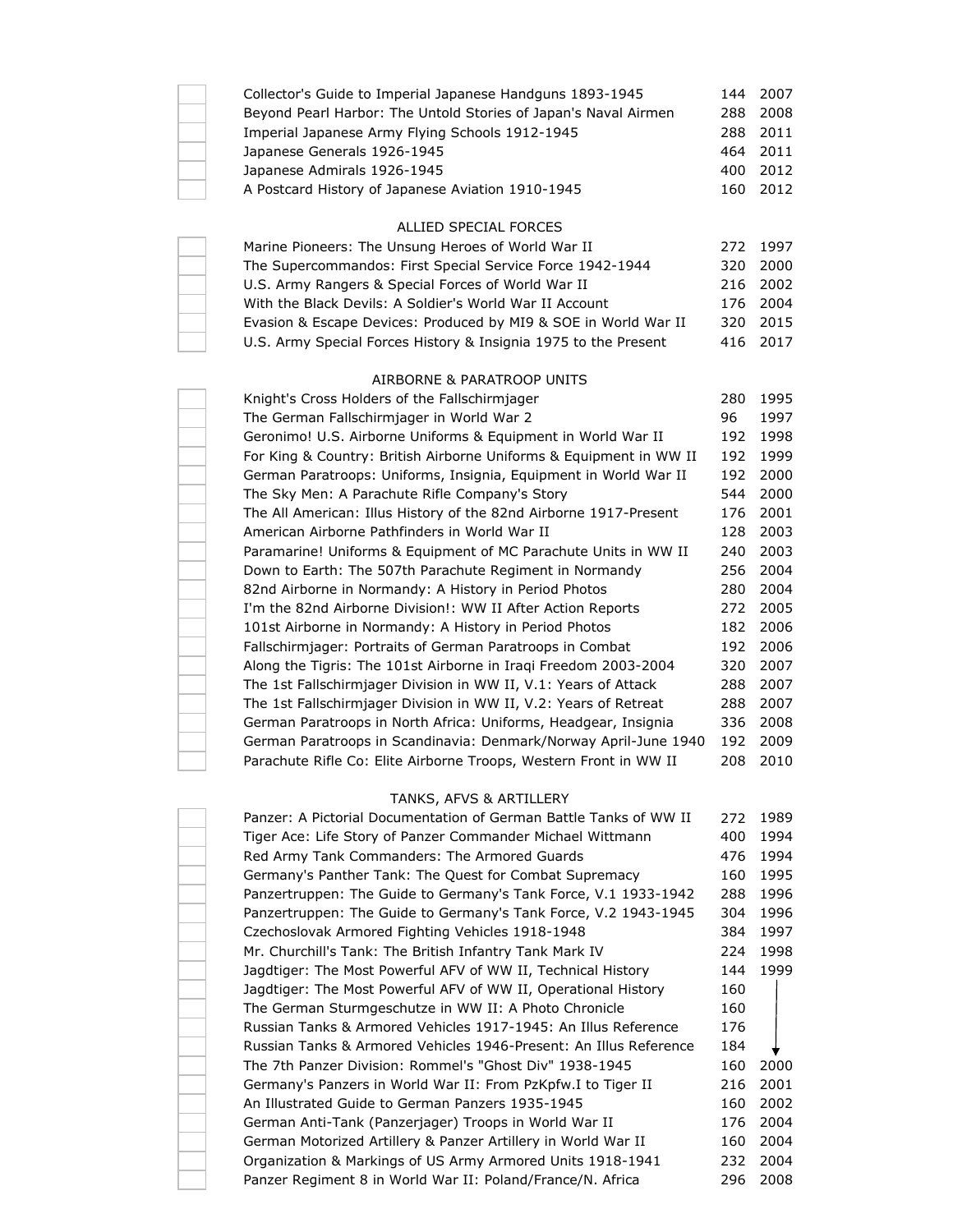| The War Diaries of a Panzer Soldier: On the Russian Front 1941-45 | 240 2010 |
|-------------------------------------------------------------------|----------|
| Blood & Honor: The History of the 12th SS Panzer Division         | 288 2012 |
| Duty Before Self: The 781st Tank Battalion in World War II        | 224 2014 |
| Panzer Divisions of the Waffen-SS                                 | 320 2014 |
| Tigers in the Ardennes: The 501st Heavy SS Tank Battalion         | 144 2015 |
| American Breechloading Mobile Artillery 1875-1953                 | 224 2016 |
| Kampfpanzer Maus: The Porsche Type 205 Super-Heavy Tank           | 240 2017 |
| For Want of a Gun: The Sherman Tank Scandal of WW II              | 392 2917 |
| German Superheavy Panzer Projects of World War II                 | 176 2019 |
|                                                                   |          |

## SHIPS & SAILORS OF WW II AND LATER

| German Navy at War 1935-45, Vol.1: The Battleships @               | 192  | 1990 |
|--------------------------------------------------------------------|------|------|
| German Navy at War 1935-45, Vol.2: The U-Boat @                    | 188  | 1990 |
| The Battleship Bismarck: A Documentary in Words & Pictures @       | 160  | 1990 |
| Warbirds of the Sea: A History of Carriers & Aircraft (Musciano)   | 592  | 1994 |
| Knight's Cross Holders of the U-Boat Service                       | 280  | 1995 |
| USS Saratoga CV-3: An Illustrated History 1927-1946                | 192  | 1996 |
| U.S. Naval Vessels: The Official Navy Reference Manual, Sept 1945  | 672  | 1996 |
| American PT Boats in World War II                                  | 240  | 1997 |
| Submarine Badges & Insignia of the World: An Illustrated Reference | 136  | 1997 |
| U-Boat Emblems of World War II 1939-1945                           | 224  | 1999 |
| Tip of the Spear: U.S. Navy Carrier Operations 1974-2000           | 240  | 2007 |
| Donitz's Crews: Germany's U-Boat Sailors in World War II           | 336. | 2009 |
| American PT Boats in World War II, Volume Two @                    | 216  | 2010 |
| Imperial German Navy of WW I: Vol. 1, Warships                     | 312  | 2016 |
| The U.S. Navy's Fast Attack Subs: Los Angeles Class 688 @          | 160  | 2017 |

## THE RUSSIAN FRONT IN WW II

| Operation Barbarossa in Photos (Carell)                            | 456 | 1991 |
|--------------------------------------------------------------------|-----|------|
| Stalingrad: The Defeat of the German 6th Army (Carell)             | 352 | 1993 |
| Scorched Earth: The Russian-German War 1943-1944 (Carell)          | 600 | 1994 |
| German Battle Tactics on the Russian Front 1941-1945               | 320 | 1994 |
| Army Group North: The Wehrmacht in Russia 1941-1945                | 394 | 1996 |
| Assault on Moscow 1941: The Offensive/The Battle/The Setback       | 224 | 1996 |
| Army Group Center: The Wehrmacht in Russia 1941-1945               | 356 | 1997 |
| Army Group South: The Wehrmacht in Russia 1941-1945                | 480 | 1998 |
| Last Victory in Russia: The Kharkov Counteroffensive, Feb-Mar 1943 | 368 | 2000 |
| Stalingrad: The Death of The German 6th Army on the Volga (2 vols) | 640 | 2013 |
| Barbarossa Unleashed: The German Blitzkrieg June-Dec 1941          | 808 | 2014 |

#### THE WESTERN FRONT IN WW II

| Invasion! They're Coming! The German Account of D-Day (Carell)      | 320 1994 |
|---------------------------------------------------------------------|----------|
| The Battle of the Bulge in Luxembourg, Vol.1: The Germans           | 320 1995 |
| The Battle of the Bulge in Luxembourg, Vol.2: The Americans         | 420 1995 |
| Engineering the Victory: The Battle of the Bulge, A History         | 320 1996 |
| Arnhem: Defeat & Glory, A Miniaturist Perspective                   | 160 2002 |
| Bayerlein: After Action Reports from D-Day to the Ruhr              | 216 2003 |
| Operation Dragoon: The Allied Liberation of the French Riviera 1944 | 560 2014 |

#### PILOTS' BIOGRAPHIES & MEMOIRS

| Stuka Pilot Hans-Ulrich Rudel (not his autobio)                 | 280. | 1990     |
|-----------------------------------------------------------------|------|----------|
| German Fighter Ace Erich Hartmann: The Life Story               | 296  | 1992     |
| War Diary of Hauptmann Helmut Lipfert: JG 52, Russia, 1943-1945 | 224  | 1992     |
| I Could Never be So Lucky Again (Doolittle)                     |      | 622 1995 |
| Fighter Aces of the Luftwaffe (Toliver/Constable)               |      | 352 1995 |
| Herky! The Memoirs of a Checkertail Ace (Herschel Green)        |      | 192 1996 |
| Desert Flyer: The Log & Journal of Flying Officer William Marsh |      | 352 1997 |
| Fighter Aces of the USA (Toliver/Constable)                     | 400  | 1997     |
|                                                                 |      |          |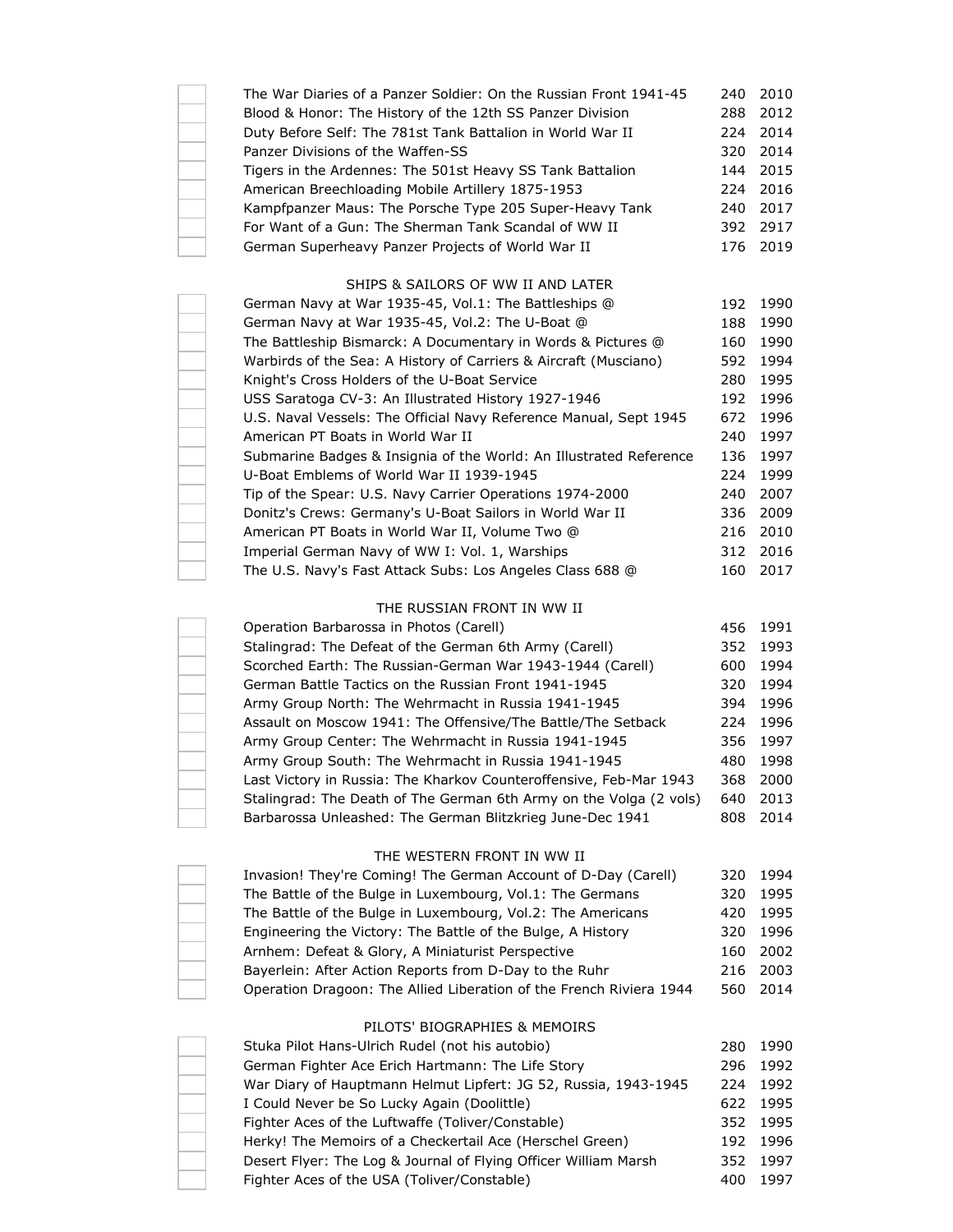| Gabby: A Fighter Pilot's Life (Gabreski)                            | 176  | 1998 |
|---------------------------------------------------------------------|------|------|
| Happy Jack's Go Buggy: A Fighter Pilot's Story (Ilfrey)             | 128  | 1998 |
| Fighter General: The Life of Adolf Galland, The Official Biography  | 216  | 1998 |
| German Fighter Ace Hans-Joachim Marseille: The Life Story           | 234  | 2000 |
| Serenade to the Big Bird (Stiles)                                   | 153  | 2001 |
| A Luftwaffe Bomber Pilot Remembers (Haberlen)                       | 168  | 2001 |
| Victory Roll! The American Fighter Pilot & Aircraft in World War II | 456  | 2002 |
| Helmut Wick: An Illustrated Biography                               | 160  | 2005 |
| German Fighter Ace Werner Molders: An Illustrated Biography         | 230  | 2006 |
| German Fighter Ace Walter Nowotny: An Illustrated Biography         | 168  | 2006 |
| British & Commonwealth Aces of WW II: The Pictorial Record @        | 176  | 2006 |
| Hans-Joachim Marseille: An Illustrated Tribute                      | 224  | 2008 |
| In the Skies over Europe: Luftwaffe Fighter Pilot Gunther Scholz    | 300. | 2011 |
| The Clay Pigeons: A B-17 Pilot's Story of World War II (Sage)       | 160  | 2011 |
| The Aces of Fighting 17: VF-17's Top Guns in World War II           | 224  | 2011 |
| The "Easy" Boys: A Bomber Command Aircrew in World War II           | 224. | 2015 |

## NON-PILOTS' BIOGRAPHIES & MEMOIRS

| My Commando Operations: Hitler's Most Daring Commando (Skorzeny) 496 1995 |     |          |
|---------------------------------------------------------------------------|-----|----------|
| Paddles!: The Foibles & Finesse of a WW II Landing Signal Officer         |     | 336 1996 |
| Flying Tiger: A Crew Chief's Story, The War Diary                         | 112 | 1996     |
| With Chennault in China: A Flying Tiger's Diary                           |     | 176 1997 |
| Flying Tiger to Air Commando                                              |     | 156 1999 |
| Bayerlein: From Afrikakorps to Panzer Lehr Division                       |     | 304 2003 |
| Bayerlein: From D-Day to the Ruhr                                         |     | 216 2004 |
| Joachim Peiper: A Biography of Himmler's SS Commander                     | 224 | 2007     |
| Bayerlein: The Denazification Trial                                       |     | 256 2011 |

## GERMAN FIREARMS & CANNON

| German Military Rifles & Machine Pistols 1871-1945                |     | 248 1991 |
|-------------------------------------------------------------------|-----|----------|
| The German 88 Gun in Combat: The Scourge of Allied Armor          | 192 | 1992     |
| 9mm Parabellum: A History of the World's 9mm Pistols & Ammunition | 304 | 1992     |
| German Artillery in World War II 1939-1945                        |     | 176 1995 |
| The Wehrmacht Weapons Testing Ground at Kummersdorf               | 200 | 1997     |
| German Flak in World War II                                       | 160 | 1997     |
| Deadly Beauties: Rare German Handguns, Vol. 1, 1871-1914 @        |     | 432 2016 |
| Deadly Beauties: Rare German Handguns, Vol. 2, 1914-1945 @        |     | 336 2016 |

## GERMAN MOTOR VEHICLES & TRAINS

| BMW Motorcycles in World War II: R12/R75                          | 192  | 1991     |
|-------------------------------------------------------------------|------|----------|
| German Military Motorcycles 1934-1945                             | 200  | 1996     |
| German Firefighting Vehicles in World War II                      | 200  | 1996     |
| Opel Military Vehicles 1906-1956                                  |      | 176 1997 |
| The German National Railway in World War II                       | 192  | 2008     |
| The Volkswagen Kubelwagen Type 82 in World War II                 | 192  | 2008     |
| Hitler's Chariots, V.1: Mercedes-Benz G-4 X-Country Touring Car @ | 160  | 2009     |
| Hitler's Chariots, V.2: Mercedes-Benz 770K Grosser Parade Car @   | 240. | 2010     |
| German Armored Trains 1904-1945                                   | 428  | 2010     |
| Hitler's Chariots, V.3: From Nazi People's Car to New Beetle @    | 144  | 2011     |
|                                                                   |      |          |

# GERMAN KNIVES, DAGGERS & SWORDS

| Officer Swords of the German Navy 1806-1945                      | 176 2002 |
|------------------------------------------------------------------|----------|
|                                                                  |          |
| German Daggers of World War II: Army/Luftwaffe/Kriegsmarine      | 224 2005 |
| German Daggers of World War II: SA/SS/NSKK/Hitlerjugend          | 384 2005 |
| German Daggers of World War II: Diplomats/Red Cross/Fire/Police  | 320 2005 |
| German Swords of World War II, V.1: Army                         | 300 2006 |
| German Swords of World War II, V.2: Luftwaffe/Kriegsmarine/SA/SS | 300 2006 |
| German Swords of World War II, V.3: Diplomats/Police/Fire/Etc    | 336 2006 |
|                                                                  |          |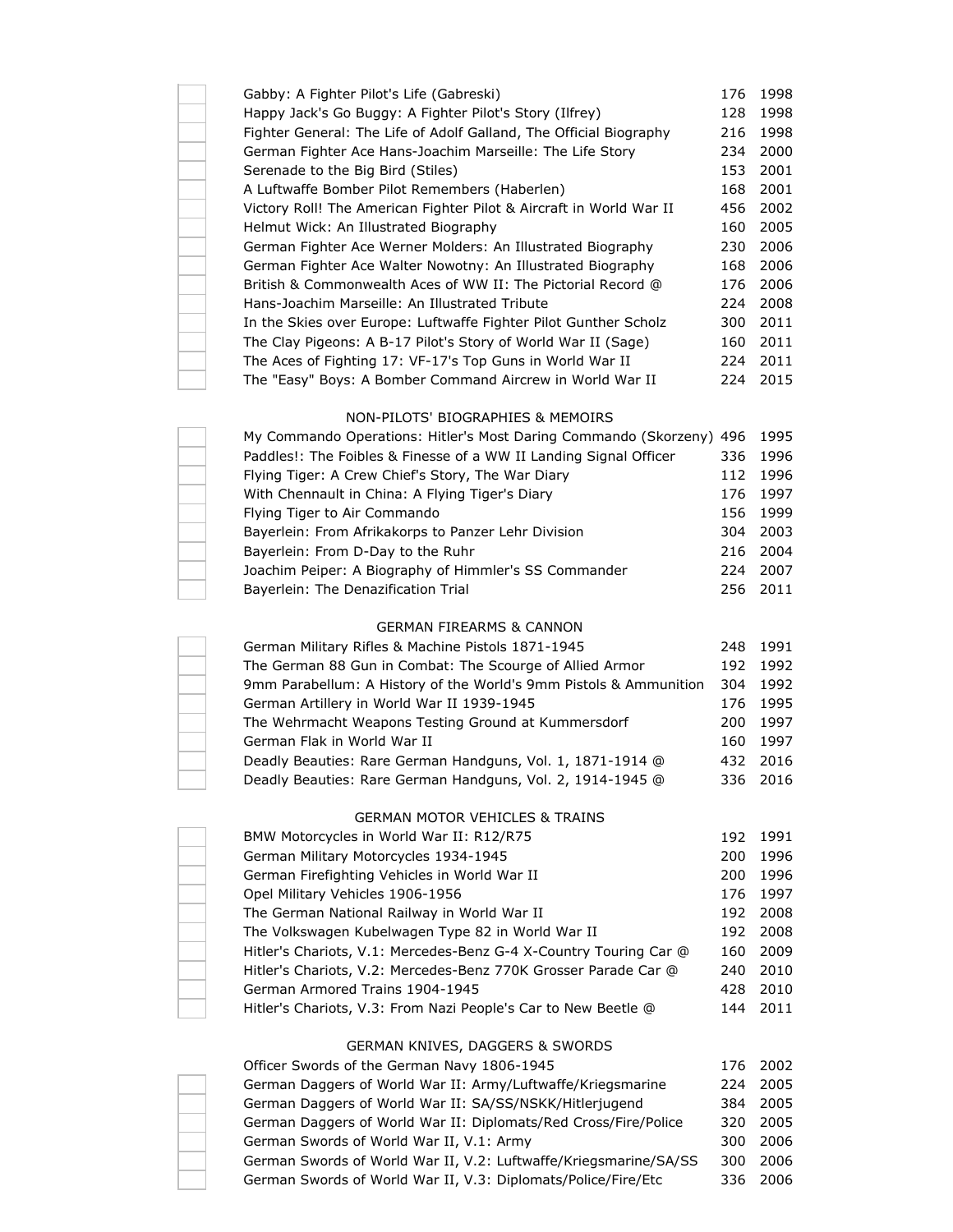| Imperial German Edged Weaponry, V.1: Army & Cavalry                                                                   | 328        | 2008         |
|-----------------------------------------------------------------------------------------------------------------------|------------|--------------|
| Imperial German Edged Weaponry, V.2: Naval Dirks & Sabers                                                             | 256        | 2008         |
| Imperial German Edged Weaponry, V.3: Aero/Govt/Colonial/Etc                                                           | 328        | 2008         |
| OTHER KNIVES, BAYONETS & SWORDS                                                                                       |            |              |
| Theater Made Military Knives of World War II                                                                          | 216        | 2001         |
| Modern Knives in Combat                                                                                               | 192        | 2011         |
| Bayonets of the First World War                                                                                       | 80         | 2013         |
| US Military Pocket Knives: From the Revolutionary War to the Present                                                  | 224        | 2015         |
| The Sword: Myth & Reality, Technology/History/Fighting/Forging                                                        | 240        | 2016         |
| <b>GERMAN UNIFORMS, HEADGEAR &amp; EFFECTS</b>                                                                        |            |              |
| Militaria: A Study of German Helmets & Uniforms 1729-1918                                                             | 238        | 1990         |
| German Headgear in WW II, Vol.1: Army/Luftwaffe/Kriegsmarine                                                          | 312        | 1997         |
| German Headgear in WW II, Vol.2: SS/NSDAP/Police/Civilian                                                             | 152        | 1997         |
| Uniforms of the Third Reich: A Study in Photographs                                                                   | 200        | 1997         |
| Uniforms & Equipment of the Imperial German Army 1900-1918                                                            | 320        | 2000         |
| The Kaiser's Army in Color: Illustrated by Carl Becker 1890-1910                                                      | 152        | 2000         |
| German Helmets of the Second World War, Vol. 1                                                                        | 328        | 2002         |
| German Helmets of the Second World War, Vol. 2                                                                        | 304        |              |
| The Collector's Guide to Third Reich Military Headgear                                                                | 416        |              |
|                                                                                                                       | 184        |              |
| German Uniforms, Insignia & Equipment 1918-1923<br>In the Service of the Kaiser: Uniforms & Equipment, WW I Soldier   |            |              |
|                                                                                                                       | 120<br>544 | 2003         |
| Imperial German Military Officers' Helmets & Headdress 1871-1918                                                      | 240        | 2003<br>2004 |
| German Camouflaged Helmets of WW II: Painted & Textured<br>German Camouflaged Helmets of WW II: Netting, Straps, Misc | 328        | 2004         |
| Personal Effects of the German Soldier in World War II                                                                |            |              |
|                                                                                                                       | 192        | 2006         |
| Uniforms of the NSDAP: Uniforms, Headgear, Insignia                                                                   | 288        | 2007         |
| Uniforms of the German Colonial Troops 1884-1918 @                                                                    | 192        | 2009         |
| Rations of the German Wehrmacht in World War II, Vol.1                                                                | 288        | 2010         |
| Winter Uniforms of the German Army & Luftwaffe in World War II                                                        | 272        | 2011         |
| German Army Shoulder Straps & Boards 1933-1945                                                                        | 272        | 2012         |
| Kreigsmarine 1935-1945: Uniforms, Headgear, Insignia, Equipment                                                       | 256        | 2012         |
| Rations of the German Wehrmacht in World War II, Vol.2<br>Field Grey Uniforms of the Imperial German Army 1907-1918   | 208        | 2012         |
|                                                                                                                       | 272        | 2013         |
| Panzer Feldjacke: German Armored Crew Uniforms of WW II, Vol. 1                                                       | 320        | 2013         |
| Panzer Feldjacke: German Armored Crew Uniforms of WW II, Vol. 2                                                       | 320        | 2013         |
| German Visor Caps of the Second World War                                                                             | 80         | 2013         |
| Uniforms of the East German Military 1949-1990                                                                        | 240        | 2014         |
| Panzer Feldjacke: German Armored Crew Uniforms of WW II, Vol. 3                                                       | 256        | 2014         |
| Panzer Feldjacke: German Armored Crew Uniforms of WW II, Vol. 4                                                       | 224        | 2014         |
| AMERICAN UNIFORMS, HEADGEAR & EFFECTS                                                                                 |            |              |
| The M-1 Helmet: A History of the U.S. Helmet in World War II                                                          | 112        | 1996         |
| Silver Wings, Pinks & Greens: Unforms & Insignia of USAAF Airmen                                                      | 192        | 1996         |
| More Silver Wings, Pinks & Greens: Uniforms & Insignia 1913-1945                                                      | 350        | 1996         |
| U.S. Combat Helmets of the 20th Century: Mass Production                                                              | 112        | 1997         |
| Hats Off: Headdress of the U.S. Army 1872-1912                                                                        | 184        | 1999         |
| Post-World War II M-1 Helmets: An Illustrated Study                                                                   | 136        | 1999         |
| US Army Shoulder Patches, WW I-Korea, V.1: 1st-40th Div                                                               | 240        | 2001         |
| US Army Shoulder Patches, WW I-Korea, V.2: 41st-106th Div                                                             | 224        | 2002         |
| U.S. Army Headgear 1812-1872                                                                                          | 160        | 2003         |
| Visor Hats of the U.S. Army 1930-1950                                                                                 | 288        | 2003         |
| US Army Shoulder Patches, WW I-Korea, V.3: Groups/Armies                                                              | 160        | 2004         |
| Individual Gear & Personal Items of GI's in Europe, 1942-1945                                                         | 200        | 2005         |
| USMC Uniforms, Insignia & Personal Items of World War II                                                              | 400        | 2005         |
| Uniforms, Equip & Weapons of Amer Expeditionary Forces in WW I                                                        | 328        | 2006         |

782 Gear: USMC Field Gear & Equipment of World War II 240 2009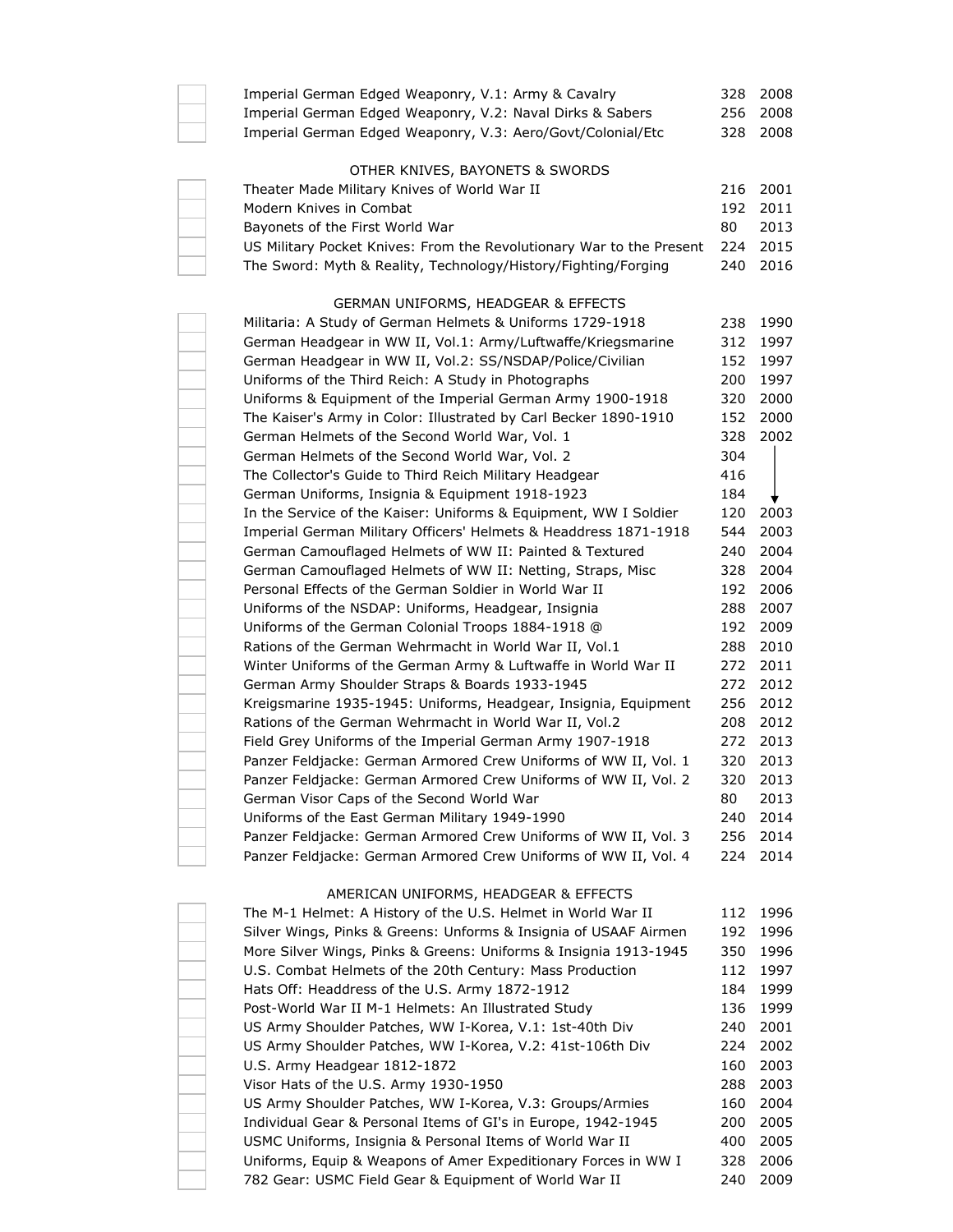| The M-1 Helmet of the World War II GI                      | 336 2010 |
|------------------------------------------------------------|----------|
| Into the Blue: USAF Uniforms, 1947 to the Present, Vol.1   | 336 2011 |
| Eagles & Anchors: The Belts of the USN & USMC 1780-1941 @  | 112 2013 |
| Into the Blue: USAF Uniforms, 1947 to the Present, Vol.2   | 280 2014 |
| Desert Uniforms, Patches & Insignia of the US Armed Forces | 344 2016 |

## OTHER UNIFORMS, HEADGEAR & EFFECTS

| Camouflage Uniforms of the Soviet Union & Russia, 1917-Present     | 160 | 1997 |
|--------------------------------------------------------------------|-----|------|
| Uniforms of the Soviet Union 1918-1945                             | 288 | 1998 |
| Head Dress of the British Heavy Cavalry (Dragoons) 1842 - 1922     | 256 | 1999 |
| Helmets of the First World War: Germany, Britain & Their Allies    | 240 | 2000 |
| British Army Uniforms in Color, 1908-1919                          | 144 | 2001 |
| Uniforms of Imperial & Soviet Russia in Color                      | 200 | 2001 |
| Head Dress of the British Lancers 1816 to the Present              | 272 | 2002 |
| The Ackerman Prints: Uniforms of British & Indian Armies 1840-1855 | 176 | 2003 |
| Collecting Military Headgear: 5000 Years of Helmet History         | 304 | 2004 |
| Uniforms & Equipment of the British Army in World War I            | 320 | 2005 |
| Uniforms & Equipment of the Czarist Russian Armed Forces in WW I   | 384 | 2005 |
| Uniforms & Equipment of the French Armed Forces in World War I     | 320 | 2005 |
| The History of the Steel Helmet in WW I, V.1: Aust-Hung to Germany | 352 | 2006 |
| The History of the Steel Helmet in WW I, V.2: Great Britain to USA | 384 | 2006 |
| Uniforms & Equipment of the Cent Pwrs in WW I: Aust-Hung & Bulg    | 336 | 2007 |
| Uniforms & Equipment of the Cent Pwrs in WW I: Germany & Turkey    | 336 | 2007 |
| Imperial Russian Field Uniforms & Equipment 1907-1917              | 336 | 2010 |
| British Officers' Peak Caps of the Second World War                | 176 | 2014 |
| Soviet & Mujahideen Uniforms, Clothing & Equipment 1979-1989       | 320 | 2016 |
|                                                                    |     |      |

## FLIGHT CLOTHING & HELMETS

| American Flight Jackets, Airmen & Aircraft: WW I to Desert Storm     | 247  | 1994     |
|----------------------------------------------------------------------|------|----------|
| Gear Up! Flight Clothing & Equipment of USAAF Airmen in WW II        | 184  | 1995     |
| Vintage Flying Helmets: Aviation Headgear Before the Jet Age         |      | 336 1995 |
| Art of the Flight Jacket: Classic Leather Jackets of World War II    |      | 176 1005 |
| Jet Age Flight Helmets: Aviation Headgear in the Modern Age          | 248  | 1996     |
| Luftwaffe vs RAF: Flying Clothing of the Air War, 1939-45, Vol.1     |      | 144 1987 |
| Luftwaffe vs RAF: Flying Equipment of the Air War, 1949-45. Vol.2    |      | 144 1998 |
| American Flight Jackets: World War II to Desert Storm (2nd Edition)  | 280  | 2000     |
| Silver Wings & Leather Jackets: Rare Artifacts, WW I & WW II, Allied | 272. | 2009     |

## MEDALS, DECORATIONS & RECIPIENTS

| Knights of the Reich: The 27 Most Highly Decorated Soldiers, WW II |      | 352 1990 |
|--------------------------------------------------------------------|------|----------|
| Military Medals, Decorations & Orders of the US & Europe to 1939   | 184  | 1994     |
| U.S. Navy Wings of Gold from 1917 to the Present                   | 224. | 1995     |
| Yesterday's Heroes: 433 Men of WW II Awarded the Medal of Honor    | 624. | 1996     |
| Men of Honor: 38 Highly Decorated Marines of WW II, Korea, Vietnam | 294  | 1997     |
| Eagles Recalled: Wings of Canada/GB/Commonwealth 1913-1945         | 240. | 1997     |
| Luftwaffe Generals: The Knight's Cross Holders 1939-1945           | 352  | 2009     |
| The Knight's Cross with Oakleaves 1940-45: Bios of 889 Recipients  | 648  | 2013     |

#### AMERICAN POSTWAR MILITARY AIRCRAFT

| Boeing B-52: A Documentary History (Boyne)                      | 160 | 1994 |
|-----------------------------------------------------------------|-----|------|
| Phantom in Combat (Boyne)                                       | 192 | 1994 |
| Tomcat! The Grumman F-14 Story (Gillcrist)                      | 208 | 1994 |
| Martin B-57 Canberra: The Complete Record (Mikesh)              | 208 | 1995 |
| Crusader! Last of the Gunfighters (Gillcrist)                   | 282 | 1995 |
| Northrop Flying Wings: A History of Visionary Aircraft          | 288 | 1995 |
| Lockheed P2V Neptune: An Illustrated History (Mutza)            | 176 | 1996 |
| Roll Call THUD: A Photographic Record of the F-105 Thunderchief | 176 | 1996 |
| The "C" Planes: U.S. Cargo Aircraft from 1925 to the Present    | 160 | 1996 |
|                                                                 |     |      |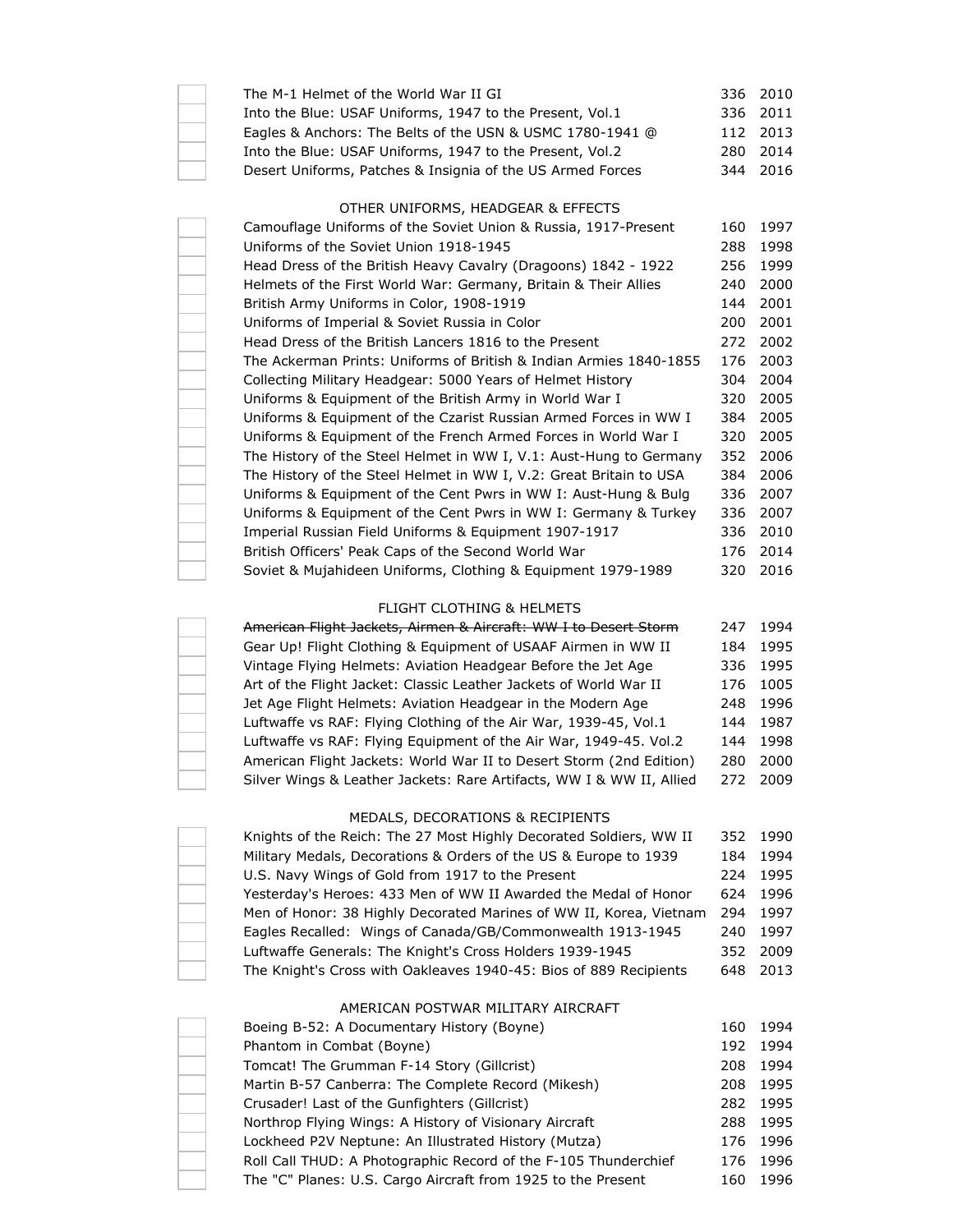| U.S. Army Aircraft Since 1947: An Illustrated Reference           | 264 | 1997 |
|-------------------------------------------------------------------|-----|------|
| Rockwell B-1B: SAC's Last Bomber                                  | 256 | 1997 |
| Republic's A-10 Thunderbolt II: A Pictorial History               | 240 | 1997 |
| The Boeing C-135 Series: Stratotanker, Stratolifter & Variants    | 256 | 1998 |
| The Age of Orion: The Lockheed P-3 Story                          | 244 |      |
| General Dynamics F-111 Aardvark                                   | 320 |      |
| America's Army & Air Force Airplanes: Post WW I to the Present    | 384 |      |
| Tomcat Alley: A Photographic Roll Call of the Grumman F-14        | 256 |      |
| Convair B-36: A Comprehensive History of America's "Big Stick"    | 400 |      |
| Mustangs Over Korea: The North American F-51 at War 1950-1953     | 184 | 1999 |
| America's Navy & Marine Corps Airplanes: Post WW I to the Present | 416 | 1999 |
| ACC Bomber Triad: The B-52s/B-1s/B-2s of Air Combat Command       | 304 | 1999 |
| USAF F-15 Eagles: Units, Colors & Markings                        | 304 | 2000 |
| Gray Ghosts: U.S. Navy & Marine Corps F-4 Phantoms                | 192 | 2000 |
| The U-2 Spyplane: Toward the Unknown, A New Hist of Early Years   | 288 | 2000 |
| The Curtiss X-Planes: Curtiss-Wright's VTOL Effort 1958-1965      | 176 | 2001 |
| Boeing B-47 Stratojet: True Stories of the Cold War in the Air    | 288 | 2002 |
| F-4 Phantom IIs of the USAF Reserve and Air National Guard        | 304 | 2002 |
| The Republic F-105 Thunderchief: Wing & Sqoadron Histories        | 352 | 2002 |
| The A-1 Skyraider in Vietnam: The Spad's Last War (Mutza)         | 216 | 2003 |
| Intruder: The Operational History of Grumman's A-6                | 296 | 2004 |
| Consolidated PB4Y-2 Privateer: The Operational History            | 176 | 2005 |
| USAF F-4 & F-105 MiG Killers of the Vietnam War, 1965-1973        | 192 | 2005 |
| 50 Years of the U-2: The Complete Illustrated History             | 440 | 2005 |
| War Hawgs: A-10s of the USAF                                      | 224 | 2007 |
| Glory Days: Untold Story of the Men Who Flew the B-66 Destroyer   | 464 | 2008 |
| Secret Aerospace Projects of US Navy: Attack Aircraft 1948-49 @   | 232 | 2009 |
| Lockheed F-117 Nighthawks: A Stealth Fighter Roll Call            | 208 | 2009 |
| Aircraft Histories of the LTV A-7 Corsair II                      | 400 | 2009 |
| Vought F7U Cutlass: A Developmental History                       | 256 | 2010 |
| The Century Series: The USAF Quest for Air Supremacy 1950-1960    | 224 | 2012 |
| Boeing F/A-18E/F Super Hornet & EA-18 Growler: A History          | 400 | 2012 |
| One-Eleven Down: F-111 Crashes & Combat Losses                    | 240 | 2013 |
| The F-101 Voodoo: An Illustrated History                          | 248 | 2015 |
| A Pictorial History of the B-2A Spirit Stealth Bomber @           | 160 | 2016 |
| Raptors: All F-15 & F-16 Aerial Combat Victories                  | 192 | 2017 |
| U.S. Army Twin Beeches                                            | 144 | 2017 |
| The Bell AH-1 Cobra: From Vietnam to the Present                  | 192 | 2018 |
| Lockheed SR-71 Blackbird: The Illustrated History @               | 224 | 2018 |
|                                                                   |     |      |

## AMERICAN AIR UNITS POSTWAR

| Peace Was Their Profession: Strategic Air Command, A Tribute        | 304 | 1995 |
|---------------------------------------------------------------------|-----|------|
| Force Drawdown: A USAF Photo History 1988-1995 (Francillon)         | 142 | 1995 |
| Vulture's Row: Thirty Years in Naval Aviation (Gillcrist)           | 256 | 1996 |
| Warfighters: The Story of the USAF Weapons School                   | 264 | 1996 |
| Feet Wet: Reflections of a Carrier Pilot (Gillcrist)                | 368 | 1997 |
| Warfighters 2: The Story of the USMC Av Weapns & Tactics Sqdn 1     | 398 | 1997 |
| Adversary: America's Aggressor Fighter Squadrons                    | 142 | 1999 |
| Carrier Air Group Commanders: The Men & their Machines              | 208 | 2000 |
| Tactical Air Command: An Illustrated History 1946-1992              | 200 | 2001 |
| Green Hornets: The USAF 20th Special Operations Squadron (Mutza)    | 176 | 2007 |
| Debrief: A Complete History of US Aerial Engagements 1981 - Present | 224 | 2007 |
| Desert Boneyards: Retired Aircraft Storage Facilities in the U.S.   | 160 | 2010 |
| Cold War Cornhuskers: The 307th Bomb Wing, Lincoln AFB 1955-65      | 256 | 2011 |
| Thunder Over Dakota: The Complete History of Ellsworth AFB, SD      | 272 | 2013 |
| The Newport Naval Training Station: A Postcard History @            | 80  | 2013 |
| The Bats: The History of Iowa's ANG 174th Squadron                  | 216 | 2014 |
| The History of Dyess Air Force Base, 1941 to the Present            | 272 | 2016 |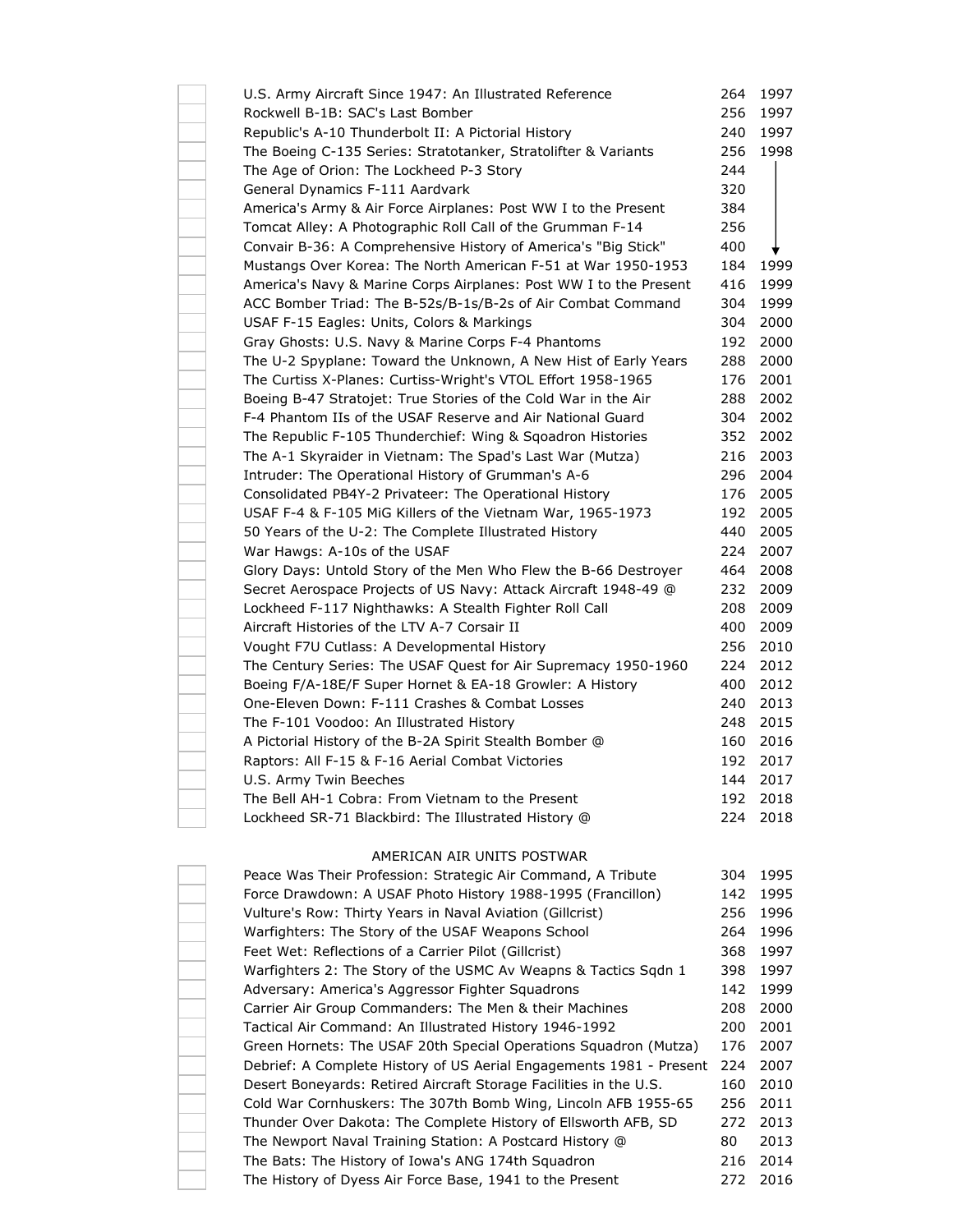| Training the Right Stuff: The Acft that Produced America's Jet Pilots | 352 | 2016 |
|-----------------------------------------------------------------------|-----|------|
| The 54th Fighter-Interceptor Squadron, 1952-1960                      | 184 | 2017 |
| The USAF Weapons School at Nellis Air Force Base, Nevada              | 128 | 2017 |
|                                                                       |     |      |
| SOUTHEAST ASIA CONFLICTS                                              |     |      |
| Heroes of Our Time: 239 Men of Viet War Awarded Medal of Honor        | 350 | 1995 |
| Palace Gate: Under Siege in Hue City, Tet, Jan 1968                   | 224 |      |
| The 388th Tactical Fighter Wing at Korat Royal Thai AFB 1972          | 128 |      |
| Forgotten Heroes: 131 Men of Korean War Awarded Medal of Honor        | 352 |      |
| Year of the Horse: Vietnam, 1st Air Cavalry, Highlands, 1965-1967     | 352 | 1997 |
| Rescue Under Fire: The Story of Dust Off in Vietnam                   | 176 | 1998 |
| Weapons & Field Gear of the North Vietnamese Army & Viet Cong         | 160 | 1998 |
| Tiger Patterns: The Viet War's Tigerstripe Combat Fatigue Uniforms    | 264 | 1999 |
| Viet Cong: A Photograpic Portrait                                     | 200 | 1999 |
| Uniforms & Equipment of US Army Infantry/LRRPs/Rangers in Vietnam     | 175 | 1999 |
| Uniforms & Equipment of US Military Advisors in Vietnam 1957-72       | 256 | 2000 |
| The 4th Fighter Wing in the Korean War                                | 200 | 2001 |
| Flying Dragons: The South Vietnamese Air Force (Mikesh)               | 224 | 2005 |
| Forever Forward: K-9 Operations in Vietnam                            | 256 | 2010 |
| The Black Bats: CIA Spy Flights Over China from Taiwan 1951-1969      | 208 | 2010 |
| Yankee Air Pirates: USAF Uniforms & Memorabilia of the Viet War, V.1  | 328 | 2013 |
| The French Foreign Legion in Indochina 1946-1956                      | 248 | 2014 |
| MiG Aces of the Vietnam War (Toperczer)                               | 248 | 2015 |
| Yankee Air Pirates: USAF Uniforms & Memorabilia of the Viet War, V.2  | 328 | 2015 |
| SOG Knives and More from America's War in Southeast Asia              | 128 | 2016 |

## ISRAEL & THE MIDDLE EAST

| The Israeli Air Force 1947-1960: An Illustrated History           |     | 176 1998 |
|-------------------------------------------------------------------|-----|----------|
| I Am My Brother's Keeper: American Volunteers in Israel 1947-1949 |     | 288 1998 |
| Iran-Irag War in the Air 1980-1988                                | 304 | 2002     |
| Hammers: Israel's Long Range Heavy Bomber Arm, 69 Sqdn (Aloni)    |     | 256 2010 |
| Vultures Over Israel: Vautour Operations 1957-1971 (Aloni)        |     | 256 2012 |
| Ghosts of Atonement: Israeli Phantoms in Yom Kippur War (Aloni)   |     | 228 2015 |
| Jezreel Valley Mysteres: The IVA in IAF Service 1956-1968 (Aloni) |     | 224 2015 |

#### AIRCRAFT CAMOUFLAGE & MARKINGS

| Luftwaffe Rudder Markings 1936-1945 (Ries)                          |     | 192 1991 |
|---------------------------------------------------------------------|-----|----------|
| Tail Code: The History of USAF Tactical Aircraft Tail Code Markings | 244 | 1994     |
| Luftwaffe Codes, Markings & Units 1939-1945                         |     | 448 1995 |
| USAAF Aircraft Markings & Camouflage 1941-1947                      |     | 352 1997 |
| US Army Aviation Color Schemes & Markings 1942 to the Present       |     | 208 2000 |

## AIRCRAFT DESIGN & MANUFACTURE

| Innovations in Aircraft Construction: 37 Influential Designs      | 246  | 1991 |
|-------------------------------------------------------------------|------|------|
| German Aircraft Landing Gear: World War II Combat Aircraft        | 246  | 1993 |
| One-of-a-Kind Research Aircraft: Simulators/Testbeds/Prototypes   | 150  | 1995 |
| Cobra! The Bell Aircraft Corporation 1934-1946                    | 432  | 1996 |
| America's Hundred Thousand: U.S. Production Fighters of WW II     | 608  | 1996 |
| Arado: History of an Aircraft Company                             | 158  | 1997 |
| The Horten Bros & Their All-Wing Aircraft (Myhra)                 | 320. | 1997 |
| The Legendary Norden Bombsight                                    | 352  | 1999 |
| German Aircraft Cockpits 1911-1970                                | 304  | 2003 |
| Tilt Rotor Aircraft: An Illustrated History                       | 288  | 2012 |
| Zeppelin: The Story of the Zeppelin Airships                      | 160  | 2013 |
| Conquest of the Skies: Seeking Range & Endurance (Wolf)           | 400  | 2017 |
| North American Aviation in the Jet Age: The Calif Years 1945-1997 | 224  | 2020 |
|                                                                   |      |      |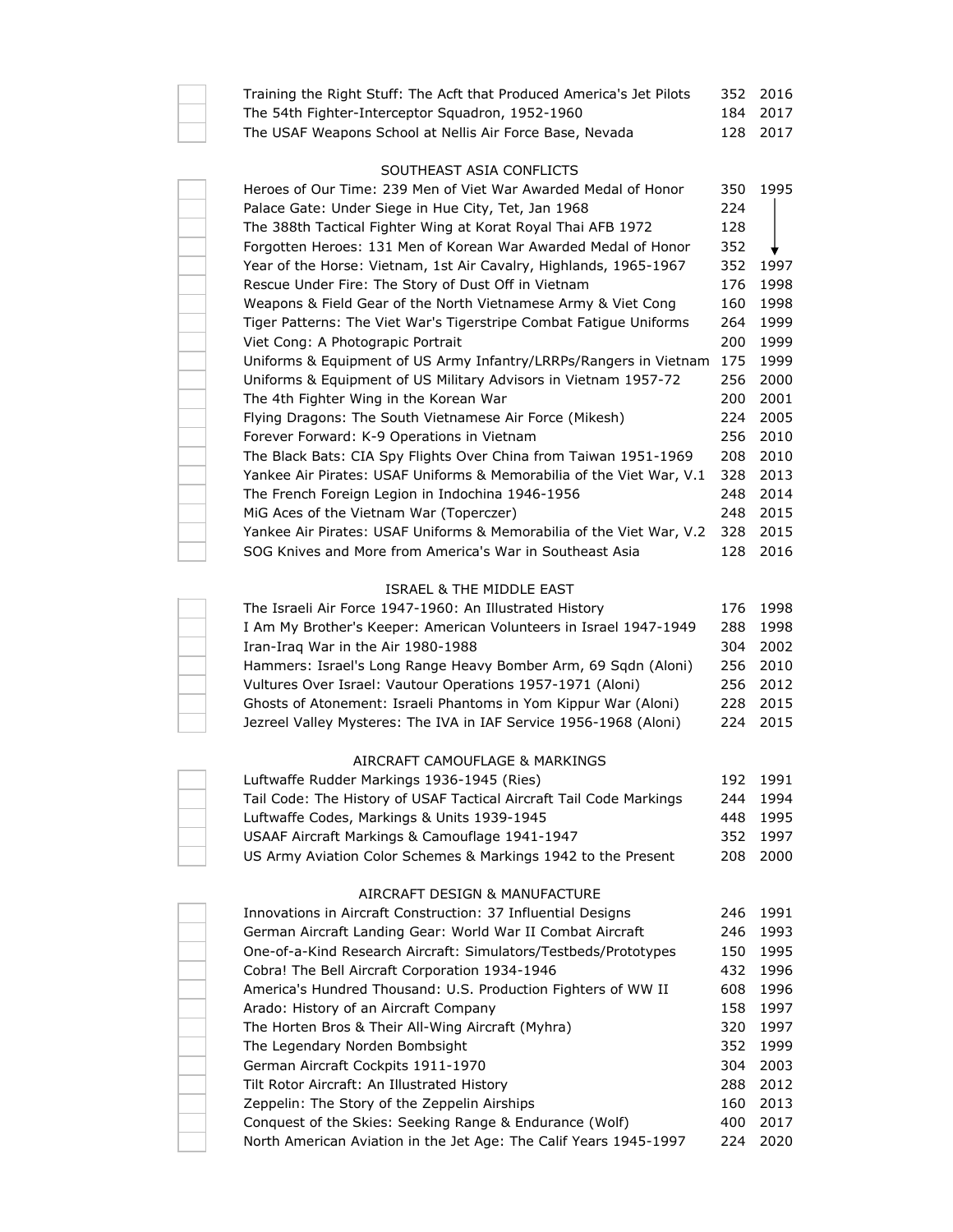# CIVILIAN AVIATION & RAILROADS

| The Ford Tri-Motor 1926-1992 (Larkins)                                | 316 | 1992 |
|-----------------------------------------------------------------------|-----|------|
| Revolution in the Sky: The Lockheeds of Aviation's Golden Age         | 256 | 1993 |
| The Book of Air Shows                                                 | 176 | 1993 |
| Wet Wings & Drop Tanks: Transcontinental Air Racing 1928-70           | 272 | 1993 |
| The Northrop Story 1929-1939                                          | 178 | 1994 |
| Wings Across the Pacific: Courageous Aviators who Conquered           | 256 | 1995 |
| The Amazing Gooney Bird: Saga of the Legendary DC-3/C-47 (Glines)     | 192 | 1996 |
| Last of the Flying Clippers: The Boeing B-314 Story                   | 320 | 1998 |
| Edwards Air Force Base Open House 1957-1966: A Photo Chronicle        | 232 | 1999 |
| Mustang: The Racing Thoroughbred                                      | 208 | 2000 |
| Those Legendary Piper Cubs: Their Role in War & Peace (Glines)        | 176 | 2005 |
| Colorful Aircraft: Unique Paint Schemes on the World's Airliners      | 144 | 2010 |
| Frontier Airlines: A History 1950-1986                                | 240 | 2012 |
| The Republic Airlines Story: An Illustrated History 1945-1986         | 160 | 2012 |
| <b>Fast Trains Worldwide</b>                                          | 144 | 2013 |
| Dornier Do X: The Story of Claude Dornier's Legendary Flying Boat     | 232 | 2014 |
| Queen of the Skies: The Lockheed Constellation                        | 416 | 2014 |
| Bendix Field: The History of an Airport & Pilot Homer Stockert        | 112 | 2015 |
| Classic Light Aircraft: An Illustrated Look, 1920s to the Present     | 416 | 2015 |
| Jet City Rewind: Aviation History of Seattle & the Pacific NW @       | 144 | 2016 |
| Twin Cessna: The 300 & 400 Series of Light Twins                      | 144 | 2017 |
| Boeing 737: The World's Jetliner                                      | 288 | 2017 |
| Hunting the Wind: Pan Am's Epic Flying Boat Era 1929-46               | 288 | 2018 |
| ROCKETS AND SPACE FLIGHT                                              |     |      |
| Germany's V-2 Rocket                                                  | 136 | 2006 |
| The Rockets & Missiles of White Sands Proving Ground 1945-1958        | 160 | 2009 |
| NASA: Space Flight Research & Pioneering Develpmnts                   | 200 | 2012 |
| Disasters in Space: Stories from the US-Soviet Space Race & Beyond    | 144 | 2018 |
| Rockets & Missiles of Vandenberg AFB 1957-2017                        | 176 | 2019 |
| The History of the American Space Shuttle (Jenkins)                   | 336 | 2019 |
| <b>ART &amp; PHOTOGRAPHY</b>                                          |     |      |
| Talisman: A Collection of Nose Art                                    | 256 | 1992 |
| R.G. Smith: The Man and His Art @                                     | 112 | 1999 |
| The Private Photo Collection of Rommel's Chf-of-Stf Fritz Bayerlein @ | 176 | 2004 |
| The German Wehrmacht on All Fronts, Vol.1: Private Photos @           | 288 | 2007 |
| The German Wehrmacht on All Fronts, Vol.2: Private Photos @           | 376 | 2008 |
| German Amateur Photographers in the First World War @                 | 192 | 2008 |
| Brushes With War: Art by the Troops of World War I @                  | 208 | 2014 |
| Two Scoops of Hooah! The T-Wall Art of Kuwait & Iraq @                | 208 | 2015 |
| Images from "Over There": Personal Photos of AEF in WW I @            | 128 | 2018 |
| MODELING                                                              |     |      |
| The Master Scratch Builders: Their Models & Techniques (Alcorn)       | 166 | 1999 |
| Sheperd Paine: The Life & Work of a Master Modeler & Historian        | 272 | 2008 |
| Restoring Museum Aircraft (Mikesh)                                    | 204 | 2009 |
| Large Scale Armor Modeling: Building a 1/6 Scale Stuart Tank          | 160 | 2011 |
| Model Building With Brass                                             | 160 | 2012 |
| OTHER HARDCOVER BOOKS                                                 |     |      |
| Dassault Mirage: The Combat Log                                       | 208 | 1996 |
| Hitler's Last Bastion: The Final Battles for the Reich 1944-45        | 432 | 1998 |
| The Polish Air Force at War: The Official History 1939-1943 (Cynk)    | 328 |      |
| The Polish Air Force at War: The Official History 1943-1945 (Cynk)    | 336 |      |
| Germany's First Ally: Armed Forces of the Slovak State 1939-1945      | 208 |      |
| Hitler's Fall Guys: An Examination of the Luftwaffe (Mahurin)         | 200 | 1999 |
|                                                                       |     |      |